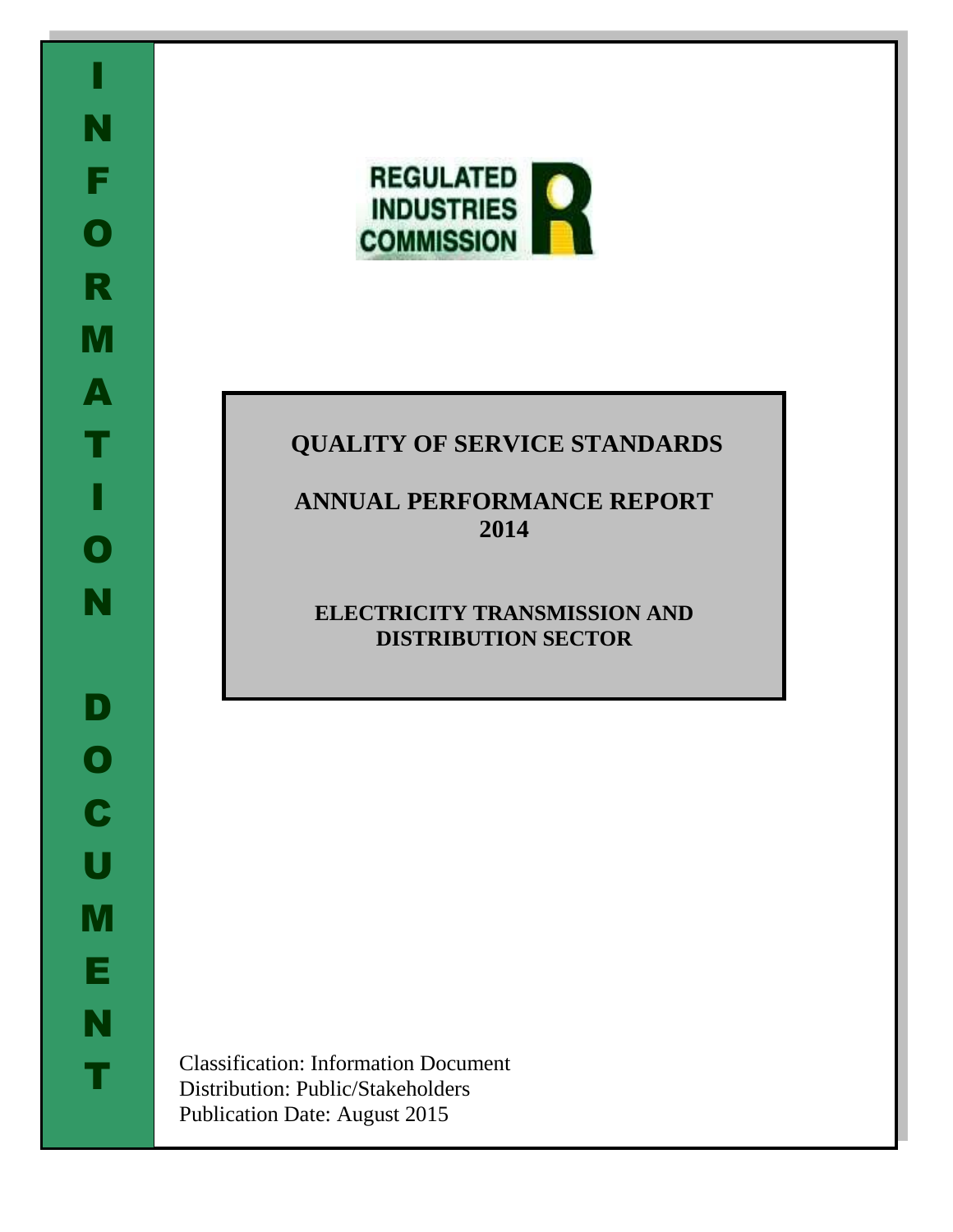# **TABLE OF CONTENTS**

# **PAGE**

|     | <b>SECTION 1</b>                                                                 |  |
|-----|----------------------------------------------------------------------------------|--|
| 1.1 |                                                                                  |  |
|     |                                                                                  |  |
|     | PERFORMANCE REVIEW: GUARANTEED STANDARDS FOR 20141<br><b>SECTION 2</b>           |  |
|     |                                                                                  |  |
|     |                                                                                  |  |
|     |                                                                                  |  |
|     |                                                                                  |  |
|     |                                                                                  |  |
|     |                                                                                  |  |
|     |                                                                                  |  |
|     |                                                                                  |  |
|     |                                                                                  |  |
|     | <b>SECTION 3</b>                                                                 |  |
|     |                                                                                  |  |
|     | <b>SECTION 4</b>                                                                 |  |
|     |                                                                                  |  |
|     |                                                                                  |  |
|     |                                                                                  |  |
|     |                                                                                  |  |
|     |                                                                                  |  |
|     |                                                                                  |  |
|     |                                                                                  |  |
|     |                                                                                  |  |
|     | OES 7: Notifying customer of receipt of claim under Guaranteed Standard GES1  17 |  |
|     | <b>SECTION 5</b>                                                                 |  |
| 5.1 |                                                                                  |  |
| 5.2 |                                                                                  |  |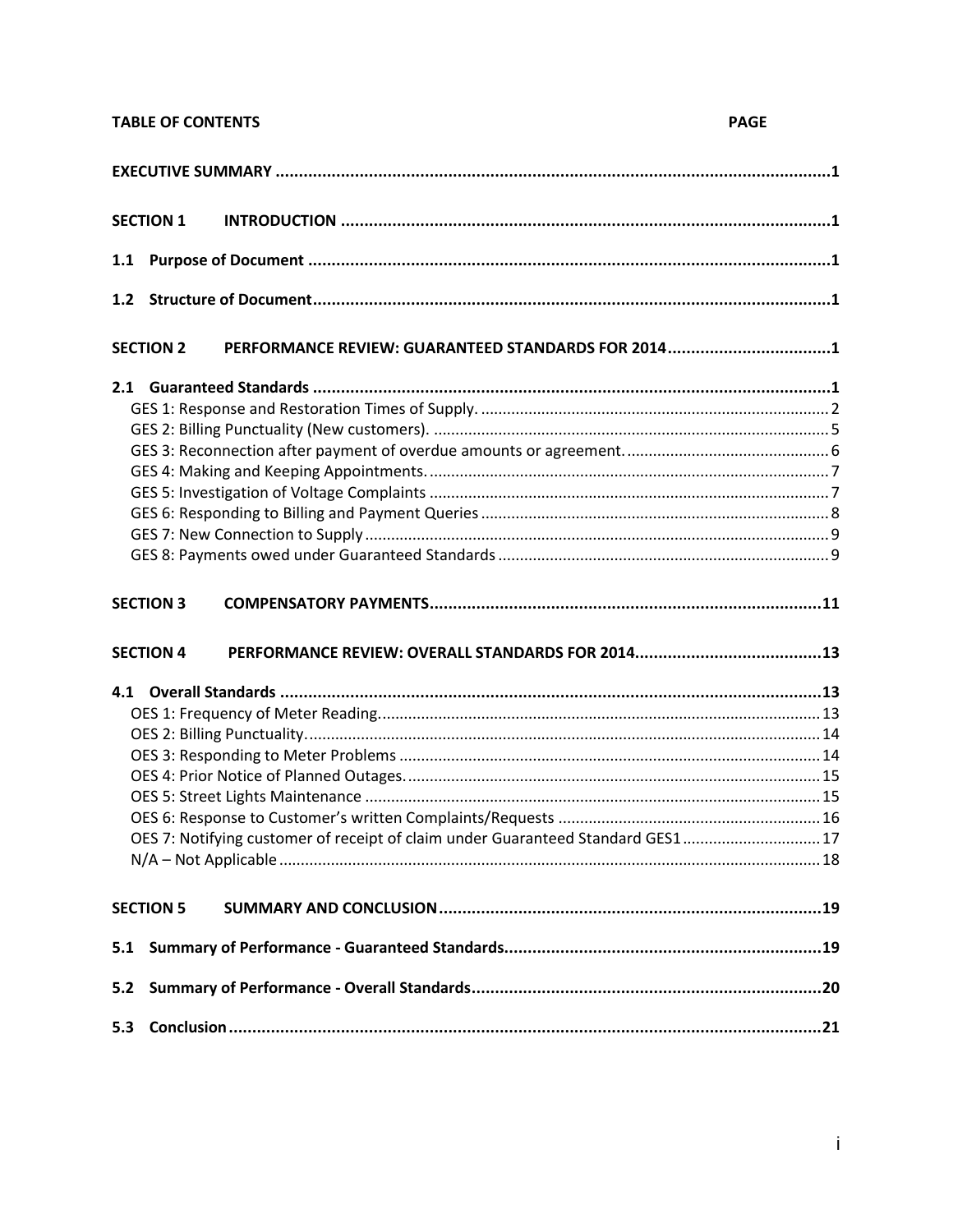# **LIST OF TABLES PAGE**

| Table ES2 - Non-compliance and Payments Due under the Guaranteed Standards, 2014 3      |  |
|-----------------------------------------------------------------------------------------|--|
|                                                                                         |  |
|                                                                                         |  |
|                                                                                         |  |
|                                                                                         |  |
|                                                                                         |  |
|                                                                                         |  |
|                                                                                         |  |
|                                                                                         |  |
|                                                                                         |  |
| Table 7 - Reconnection after Payment of Overdue Amounts or Agreement, 20147             |  |
|                                                                                         |  |
|                                                                                         |  |
|                                                                                         |  |
|                                                                                         |  |
|                                                                                         |  |
| Table 13 - Non-compliance and Payments Due under the Guaranteed Standards, 2014 11      |  |
| Table 14 - Non-compliance, Claims and Payments under the Guaranteed Standards, 2014  11 |  |
| Table 15 - Frequency of Meter Reading, Residential and Commercial, 2014 13              |  |
|                                                                                         |  |
|                                                                                         |  |
|                                                                                         |  |
|                                                                                         |  |
|                                                                                         |  |
|                                                                                         |  |
|                                                                                         |  |
| Table 23 - Number of Non-compliance under the Guaranteed Standards by Quarter, 2014  19 |  |
|                                                                                         |  |
|                                                                                         |  |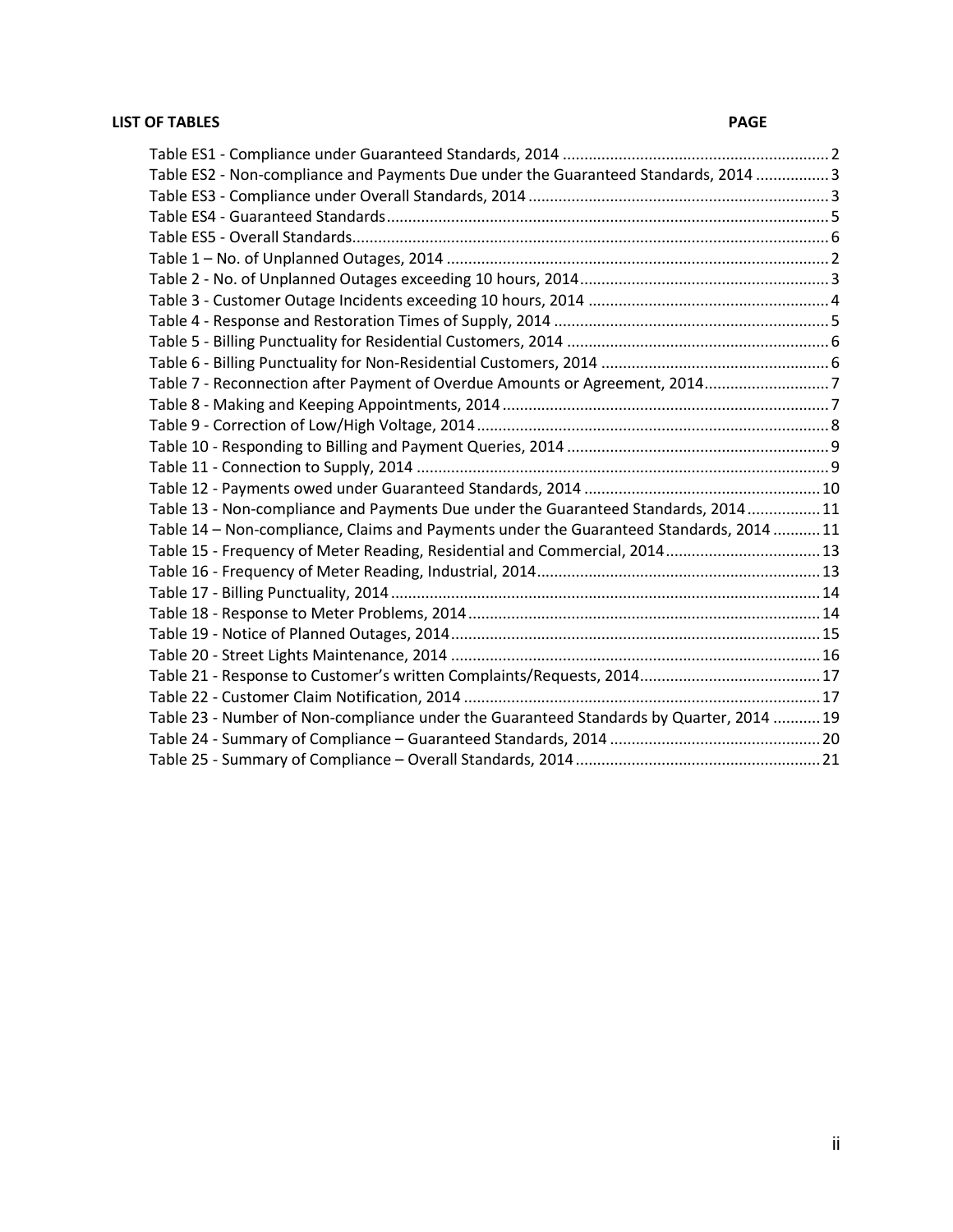# <span id="page-3-0"></span>**EXECUTIVE SUMMARY**

The Regulated Industries Commission (RIC) is a statutory body established under the Regulated Industries Commission Act No. 26 of 1998. Section 6 of the Act mandates the RIC to prescribe standards of service, monitor compliance, and impose sanctions for non-compliance. In order to fulfil this mandate, the RIC published and implemented the Quality of Service Standards (QSS) for the Electricity Transmission and Distribution Sector<sup>1</sup>. These were developed to address the market failure that results from the absence of competition due to the natural monopolistic nature of electricity transmission and distribution. It is recognized that under all forms of regulation of monopolies (and more so under incentive regulation), there is the risk that firms may increase profits by lowering the quality of service. Therefore, it is necessary to have measures directed at regulating service standards in the regulatory regimes to ensure that reductions in expenditure are, in fact, due to efficiencies and not at the expense of lower service quality.

This is the Eleventh Annual Performance Report on the QSS and it presents an analysis of the performance of the Trinidad and Tobago Electricity Commission (T&TEC) with respect to the Standards for 2014. The report examines the performance of T&TEC in each of the Guaranteed and Overall Standards, presents explanations for poor performance and compares the performance for 2014 with that of the previous year where applicable. The information utilized in this report has been supplied by T&TEC.

# **Summary of Performance: Guaranteed Standards**

Guaranteed Standards are those that set service levels which must be met in each individual case by the service provider, and relate to the relationship between the utility and the individual customer. Under these standards, the utility is required to make compensatory payments to affected customers if it fails to provide the level of service stipulated. There are eight guaranteed standards for T&TEC, and all but the first (GES 1) carry automatic compensatory payment for non-compliance.

In 2014, T&TEC recorded 7,141 incidents of non-compliance<sup>2</sup>, which is a 179% increase on the 2,555 number of incidents recorded in 2013. Guaranteed Standard, GES 1, (Response and Restoration Time) accounted for the largest number of these incidents (6,961) in 2014, which increased by 185% compared to 2013. The next highest number (66) occurred under GES 8 (Payments Owed Under Guaranteed Standards), followed by GES 7 (New Connection Of Supply) with 65 incidents, GES 3 (Reconnection) with 23 incidents, GES 5 (Investigation of Voltage Complaints) with 19 incidents, and GES 2 (Billing Punctuality) with 13 incidents. GES 4 (Making and Keeping Appointments) and GES 6 (Responding to Billing and Payment Queries) were the only two standards for which no incidents of non-compliance were recorded in 2014. T&TEC's performance under the guaranteed standards for 2014 is presented in table ES1.

 $\overline{a}$ <sup>1</sup> The current Standards were gazetted on  $31<sup>st</sup>$  December, 2009

<sup>&</sup>lt;sup>2</sup>A non-compliance occurs when the service provider fails to achieved the stipulated level of performance for a standard.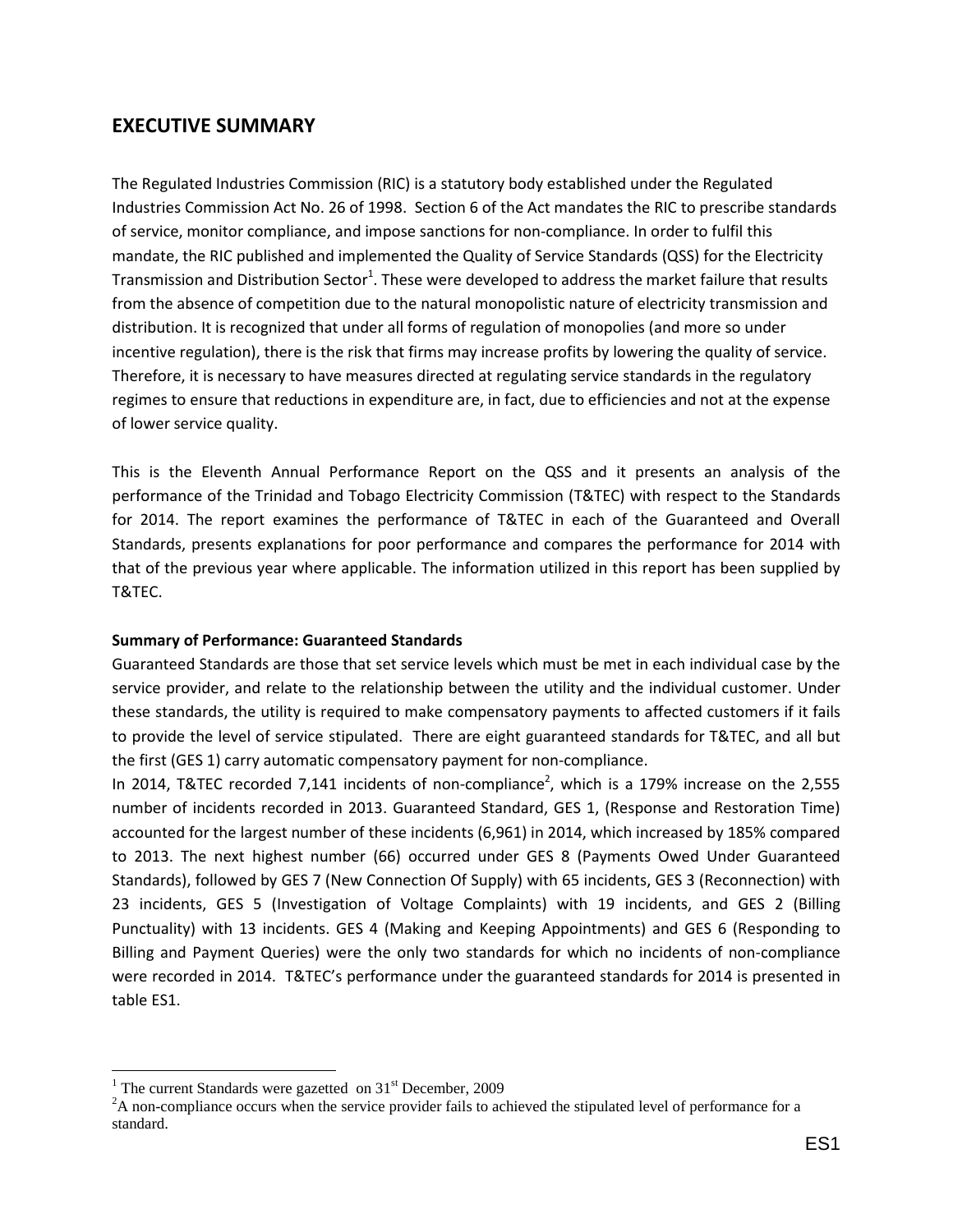<span id="page-4-0"></span>

| Code                         | <b>Service</b><br><b>Description</b>                                                             | <b>Performance</b><br><b>Measure</b>                                                                                                        | 2014<br><b>Compliance</b><br>Rates (%) | 2013<br><b>Compliance</b><br>Rates (%) |
|------------------------------|--------------------------------------------------------------------------------------------------|---------------------------------------------------------------------------------------------------------------------------------------------|----------------------------------------|----------------------------------------|
| GES1                         | Response and Restoration Time<br>after unplanned (forced) outages<br>on the distribution system. | Time for restoration of supply to<br>affected customers - within 10<br>hours                                                                | 99.5                                   | 99.9                                   |
| GES2                         | <b>Billing Punctuality (new</b><br>customers)                                                    | Time for first bill to be mailed after<br>service connection:<br>(a) Residential - within 60 days<br>(b) Non-Residential -within 30<br>days | 99.1<br>98.6                           | 99.4<br>92.5                           |
| GES3                         | Reconnection After Payment of<br><b>Overdue Amounts or</b><br>Agreement on Payment<br>Schedule   | Time to restore supply after<br>payment is made - within 24<br>hours                                                                        | 99.9                                   | 99.9                                   |
| GES4                         | Making and Keeping<br>Appointments                                                               | Where required, appointments<br>will be made on a morning or<br>afternoon basis                                                             | 100.0                                  | 100.0                                  |
| GES5                         | Investigation of Voltage<br>Complaints                                                           | (i) Response - All voltage<br>complaints to be responded to<br>within 24 hours.                                                             | 99.7                                   | 99.9                                   |
|                              |                                                                                                  | (ii) Rectification- All voltage<br>complaints to be rectified within<br>15 working days.                                                    | 99.1                                   | 100.0                                  |
| GES6                         | Responding to Billing and<br>Payment Queries.                                                    | Substantive reply within 15<br>working days.                                                                                                | 100.0                                  | 100.0                                  |
| <b>GES</b><br>$\overline{7}$ | New Connection of Supply                                                                         | Service drop and meter to be<br>installed within 3 working days.                                                                            | 99.5                                   | 99.8                                   |
|                              | Payments Owed under<br><b>Guaranteed Standards</b>                                               | Time to credit compensatory<br>payment:                                                                                                     |                                        |                                        |
| <b>GES</b><br>8              |                                                                                                  | (i)<br>Residential - within 30<br>working days                                                                                              | 1.0                                    | 0.0                                    |
|                              |                                                                                                  | Non-Residential - within<br>(ii)<br>60 working days                                                                                         | N/A                                    | 0.0                                    |

N/A – Not Applicable

For 2014, T&TEC's performance under the guaranteed standards was generally maintained at the previous levels. GES 1(Response and Restoration Time) continues to record a high compliance rate, even though the number of incidents of non-compliance is usually large when compared with that occurring under the other standards. A slight improvement was observed under GES 2 (Billing Punctuality), with respect to the billing punctuality for non-residential customers, and slight decrease in performance under GES 5 (Investigation of Voltage Complaints) with respect to rectification, when compared with figures from 2013. Performance under all other standards showed little change.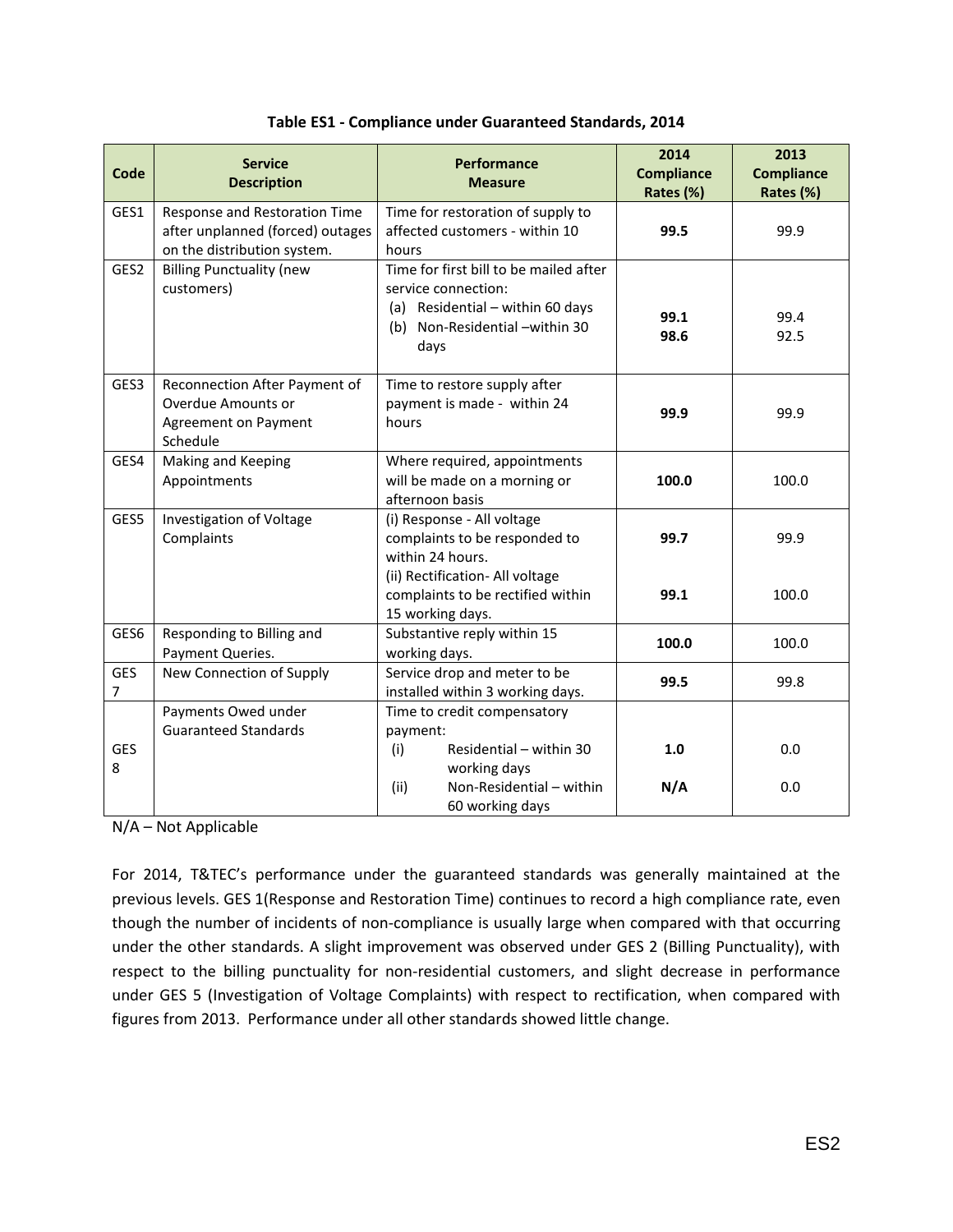T&TEC is not yet able to identify the individual customers that are affected by non-compliance of GES 1 due to current limits of its outage management system<sup>3</sup>. Hence customers are still required to submit claims for non-compliance under this standard. The RIC estimates that at least \$428,414 would have been due in compensatory payments to customers, if claims were filed/processed for all noncompliance that occurred in 2014. Table ES2 provides more details.

<span id="page-5-0"></span>

| <b>Standard</b>  | <b>Total Number</b>           | <b>Number of Non-</b><br>compliance | Minimum Payment Due (\$) |
|------------------|-------------------------------|-------------------------------------|--------------------------|
| GES <sub>1</sub> | 1,298,054(outage incidents)   | 6,961                               | 417,660                  |
| GES <sub>2</sub> | 9,002(requests)               | 7                                   | 350                      |
| GES <sub>3</sub> | 25,758(arrangements/payments) | 23                                  | 2,714                    |
| GES <sub>4</sub> | 1,055(appointments)           | 0                                   | 0                        |
| GES <sub>5</sub> | 3,621 (voltage complaints)    | 19                                  | 1,140                    |
| GES <sub>6</sub> | 21,046(queries)               | 0                                   | $\Omega$                 |
| GES <sub>7</sub> | $12,022$ (requests)           | 65                                  | 3,250                    |
| GES 8            | 66(payments owed)             | 66                                  | 3,300                    |
| <b>TOTAL</b>     |                               | 7,141                               | 428,414                  |

**Table ES2 - Non-compliance and Payments Due under the Guaranteed Standards, 2014**

# **Summary of Performance: Overall Standards**

 $\overline{a}$ 

The seven overall standards cover areas of service where it is not appropriate or feasible to give individual guarantees, but where the expectation of the stakeholders is that the utility provider will provide pre-determined minimum levels of service. These standards generally relate to the reliability of service affecting a group of customers. Compliance rates for T&TEC's performance under the overall standards in 2014 are presented in table ES3.

<span id="page-5-1"></span>

| Code | <b>Description</b>            | <b>Required Performance Units</b>                                                | 2014<br><b>Compliance Rate</b><br>(%) | 2013<br><b>Compliance</b><br>Rate (%) |
|------|-------------------------------|----------------------------------------------------------------------------------|---------------------------------------|---------------------------------------|
| OES1 | Frequency of Meter<br>Reading | 90% of industrial meters should<br>(a)<br>be read every month                    | 100.0                                 | 100.0                                 |
|      |                               | 90% of residential and<br>(b)<br>commercial meters read<br>according to schedule | 100.0                                 | 100.0                                 |

<sup>&</sup>lt;sup>3</sup> The outage management system needs the addition of a module that would work with the GIS system to allow T&TEC to map an outage incident to the specific customers affected.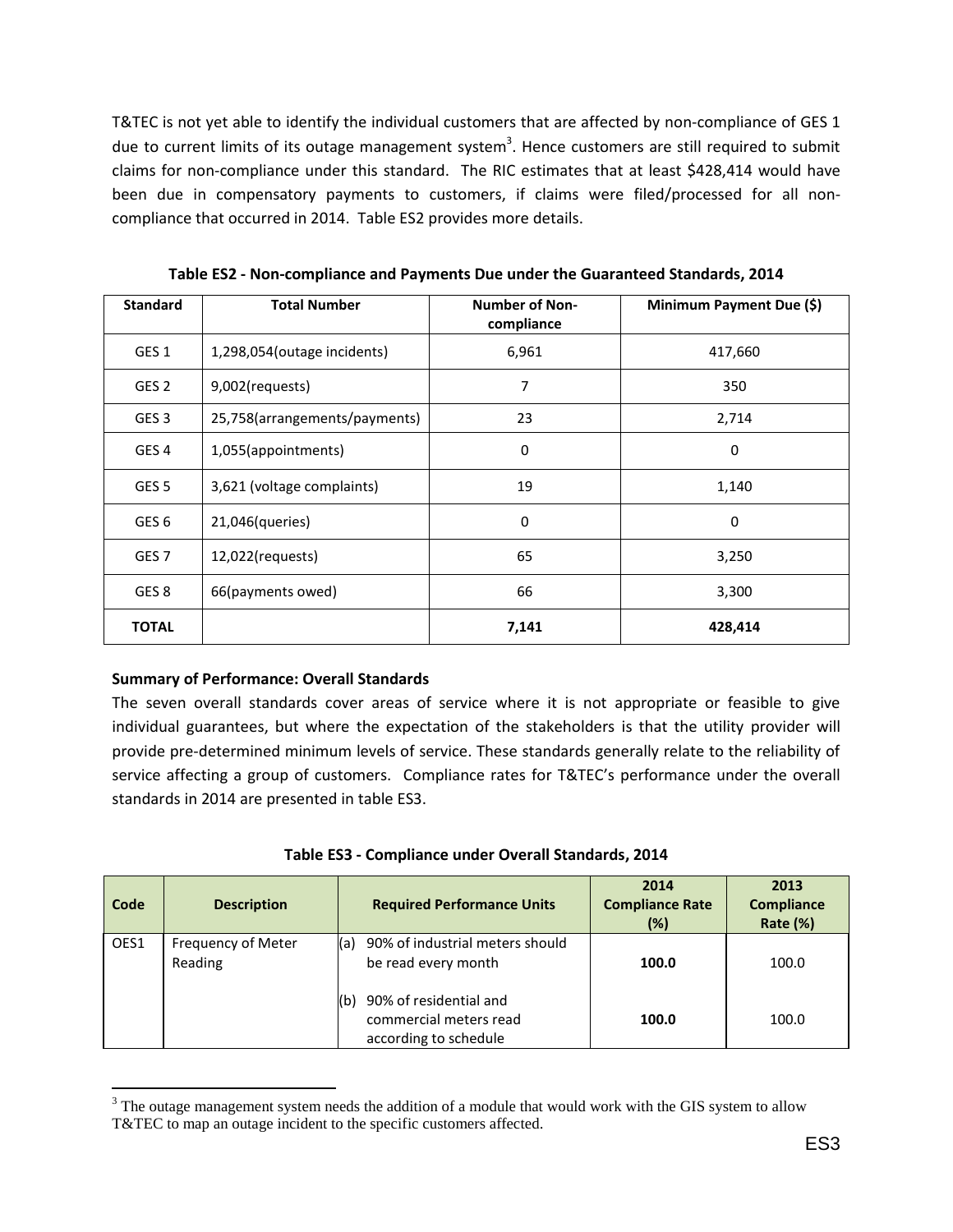| OES <sub>2</sub> | <b>Billing Punctuality</b>                                                                         | 98% of all bills to be mailed within<br>ten (10) working days after meter<br>reading or estimation | 100.0 | 100.0 |
|------------------|----------------------------------------------------------------------------------------------------|----------------------------------------------------------------------------------------------------|-------|-------|
| OES <sub>3</sub> | <b>Responding to Meter</b><br>Problems                                                             | Visit or substantive reply within 10<br>working days 95% of the time.                              | 87.6  | 85.5  |
| OES4             | Prior Notice of Planned<br>Outages                                                                 | 3 days advance notice of planned<br>outages 100% of the time                                       | 91.2  | 97.2  |
| OES5             | <b>Street Lights</b><br>Maintenance                                                                | Street Lights- within 7 working days<br>Highway Lights - within 14 working                         | 50.1  | 70.2  |
|                  |                                                                                                    | days                                                                                               | 85.6  | 90.7  |
| OES <sub>6</sub> | Response to Customer<br>Queries/Requests                                                           | Time to respond after receipt of<br>queries.                                                       |       |       |
|                  | (written)                                                                                          | Initial Response - within 10 working<br>days                                                       | 95.2  | 89.6  |
|                  |                                                                                                    | Final Position - within 30 working<br>days                                                         | 34.8  | 76.5  |
| OES7             | Notifying Customers of<br>Receipt of Claim under<br><b>Guaranteed Standard</b><br>GES <sub>1</sub> | 100% of customers to be notified of<br>receipt of claim within 10 working<br>days.                 | 100.0 | 100.0 |

Generally there was no significant improvement in T&TEC's performance under the overall standards. As was the case in 2013, performance under OES 1 (Frequency of Meter Reading), OES2 (Billing Punctuality) and OES 7 (Notifying Customers of Receipt of Claim under Guaranteed Standard GES 1) achieved full compliance. There was marginal improvement in performance under OES 3 (Responding to Meter Problems) and the initial response under OES 6 (Response to Customer Queries/Requests). However, there was a marked decline in performance under the second section of OES6. There was a decline in performance under OES 4 (Prior Notice of Unplanned Outages) and OES 5 (Street Lights Maintenance).

The RIC made fewer requests to T&TEC for validation of data, however, accompanying explanations and clarifications are still not readily submitted. While there has been some improvement in the timeliness of submissions, the RIC feels that this can be further improved since there is a department dedicated to regulatory affairs.

Table ES4 presents a description of the original Guaranteed Standards, the required performance units, and the compensatory payment levels for each standard.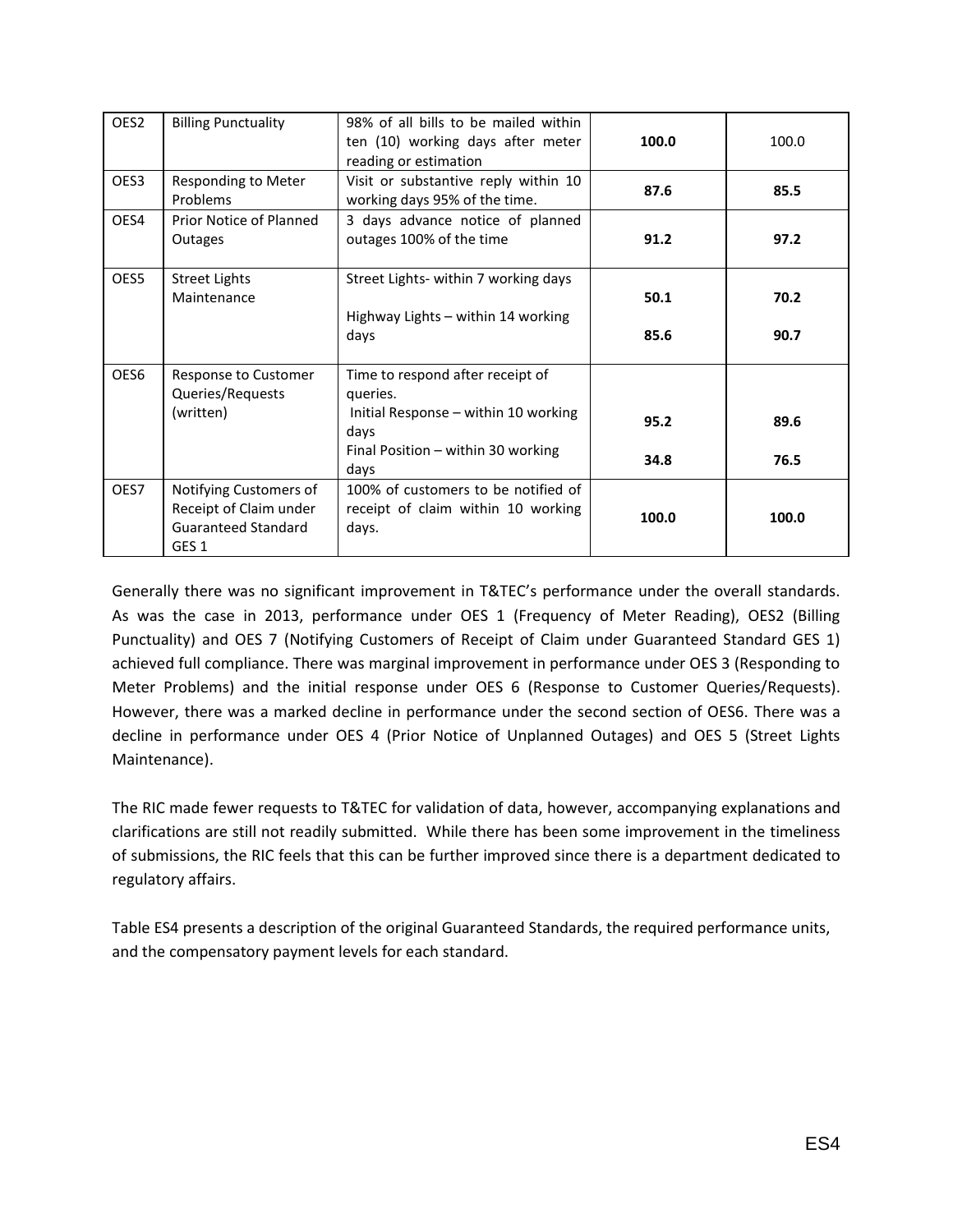<span id="page-7-0"></span>

| <b>Code</b>      | <b>Service</b><br><b>Description</b>                                                                  | <b>Performance</b><br><b>Measure</b>                                            | <b>Required</b><br><b>Performance</b>                                                | <b>Payments per</b><br><b>Customers *</b>                                             |
|------------------|-------------------------------------------------------------------------------------------------------|---------------------------------------------------------------------------------|--------------------------------------------------------------------------------------|---------------------------------------------------------------------------------------|
|                  |                                                                                                       |                                                                                 | <b>Units</b>                                                                         |                                                                                       |
| GES1             | Restoration of supply after<br>unplanned outage on the<br>distribution system.                        | Time for restoration of supply to<br>affected customers                         | Within 10 hours                                                                      | \$60 (residential)<br>\$600 (non-<br>residential)                                     |
|                  |                                                                                                       |                                                                                 |                                                                                      | For each further<br>12 hr period \$60<br>(residential)<br>\$600 (non-<br>residential) |
| GES <sub>2</sub> | <b>Billing Punctuality .Time</b>                                                                      | Time for first bill to be mailed                                                |                                                                                      | \$50 for both                                                                         |
|                  | for first bill to be mailed<br>after service connection.                                              | after service connection:<br>(a) Residential<br>(b) Non-Residential             | 60 days<br>30 days                                                                   | residential and<br>non-residential                                                    |
| GES3             | Reconnection of service<br>after payment of<br>overdue amounts or<br>agreement on payment<br>schedule | Time to restore supply after<br>payment is made (All customers)                 | Within 24 hours                                                                      | Refund of<br>reconnection fee<br>for both<br>residential and<br>non-residential       |
| GES4             | Making and keeping<br>appointments                                                                    | Where required, appointments<br>will be made on a morning or<br>afternoon basis | 24 hours notice of<br>inability to keep<br>an appointment<br>with customers.         | \$50 for both<br>residential and<br>non-residential                                   |
| GES5             | Investigation of Voltage<br>Complaints                                                                | Time to visit, correct problem<br>and notify affected customers                 | Within 24 hours,<br>Correct within 15<br>working days.                               | \$60 (residential)<br>\$600 (non-<br>residential)                                     |
| GES6             | Responding to billing and<br>payment queries                                                          | Provide a substantive reply                                                     | Within 15 working<br>days                                                            | \$50 for both<br>residential and<br>non-residential                                   |
| GES7             | New Connection of<br>supply                                                                           | Service drop and meter to be<br>installed                                       | Within 3 working<br>days                                                             | \$50 for both<br>residential and<br>non-residential                                   |
| GES8             | Payments owed under<br>guaranteed standards                                                           | Time to credit compensatory<br>payment.                                         | Within 30 working<br>days for non-<br>residential and 60<br>days for<br>residential. | \$50 for both<br>residential and<br>non-residential                                   |

# **Table ES4 - Guaranteed Standards**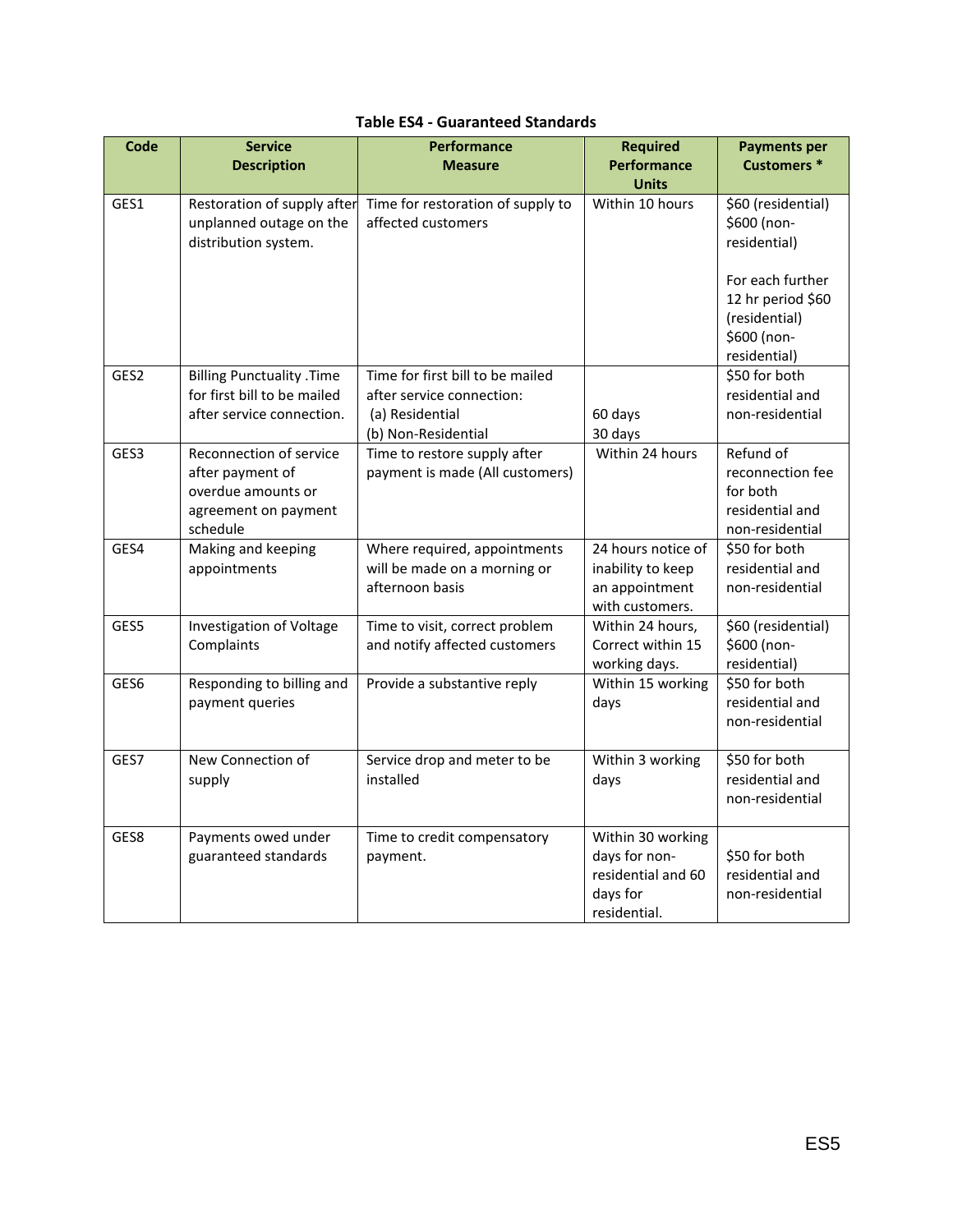Table ES5 presents a description of the original Overall Standards and the required performance units for each standard.

<span id="page-8-0"></span>

| Code             | <b>Description</b>                                                         | <b>Required Performance Units</b>                                                                                                                                                |
|------------------|----------------------------------------------------------------------------|----------------------------------------------------------------------------------------------------------------------------------------------------------------------------------|
| OES1             | Frequency of meter reading                                                 | 90% of industrial meters should be<br>a.<br>read every month                                                                                                                     |
|                  |                                                                            | $h_{\cdot}$<br>90% of residential and commercial<br>meters read according to schedule                                                                                            |
| OES <sub>2</sub> | <b>Billing punctuality</b>                                                 | 98% of all bills to be mailed within ten (10)<br>working days after meter reading or estimation                                                                                  |
| OES3             | Responding to meter problems                                               | Visit or substantive reply within 10 working<br>days 95% of the time                                                                                                             |
| OES4             | Prior Notice of planned outages                                            | At least 3 days advance notice of planned<br>outages 100% of the time                                                                                                            |
| OES5             | Street lights maintenance.                                                 | 100% of failed street lights with the exception<br>of highway lighting repaired within 7 working<br>days.<br>100% of failed highway lighting repaired within<br>14 working days. |
| OES6             | Response to customer queries/requests (written)                            | Substantive response within 10 working days<br>and communicating final position within 30<br>working days.                                                                       |
| OES7             | Notifying customers of receipt of claim under<br>guaranteed standard GES1. | 100% of customers to be notified of receipt of<br>claim within 10 working days.                                                                                                  |

# **Table ES5 - Overall Standards**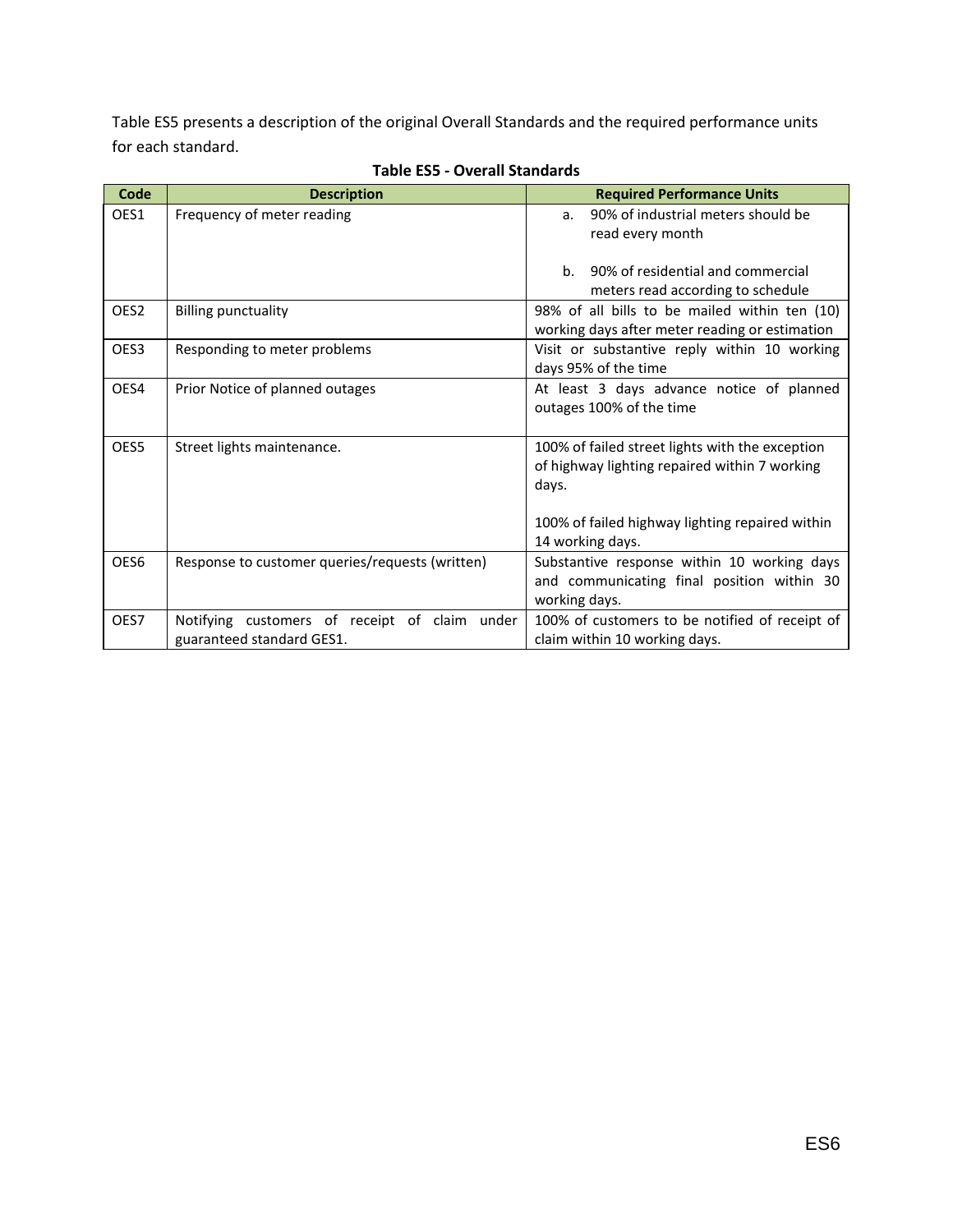# <span id="page-9-0"></span>**SECTION 1 INTRODUCTION**

The RIC is responsible for regulating prices, setting service standards and monitoring performance of service providers in the electricity, and water and wastewater sectors. Monitoring the quality of service is an important element in the regulatory framework, since it serves to protect the interests of customers in key service areas. The RIC is empowered under Section 6 of its Act to prescribe standards of service for the service providers under its purview, and to impose sanctions for non-compliance. As such, the Quality of Service Standards (QSS) for the Electricity Transmission and Distribution Sector were implemented on April  $7<sup>th</sup>$ , 2004. These standards were subsequently revised and the new standards were implemented from April 2010<sup>4</sup> . This is the Eleventh Annual Performance Report on the QSS for the Electricity Transmission and Distribution Sector. The data used in this report has been supplied by T&TEC.

# <span id="page-9-1"></span>**1.1 Purpose of Document**

The purpose of this report is to present an analysis of the performance of T&TEC with respect to the QSS over the four quarters of 2014. It is also intended to inform the public and stakeholders on the performance of T&TEC.

# <span id="page-9-2"></span>**1.2 Structure of Document**

The remainder of this document is structured as follows:

- In Section 2, the performance of T&TEC under each of the eight guaranteed standards is presented;
- Section 3 deals with the performance of T&TEC under each of the seven overall standards;
- Section 4 deals with the issue of compensatory payments;
- The summary and conclusion are presented in Section 5; and
- In Appendix 1, tables of the guaranteed and overall standards and the compensatory payment levels for the guaranteed standards are presented.

# <span id="page-9-3"></span>**SECTION 2 PERFORMANCE REVIEW: GUARANTEED STANDARDS FOR 2014**

# <span id="page-9-4"></span>**2.1 Guaranteed Standards**

 $\overline{a}$ 

Guaranteed standards set service levels that must be met in each individual case by the service provider, and relate to the relationship between the utility and the individual customer. Under these standards, the utility is required to make compensatory payments to affected customers if it fails to provide the level of service stipulated.

There are eight guaranteed standards and the performance of the service provider in each of these is reviewed below for 2014.

 $4$  The Standards were gazetted on  $31<sup>st</sup>$  December, 2009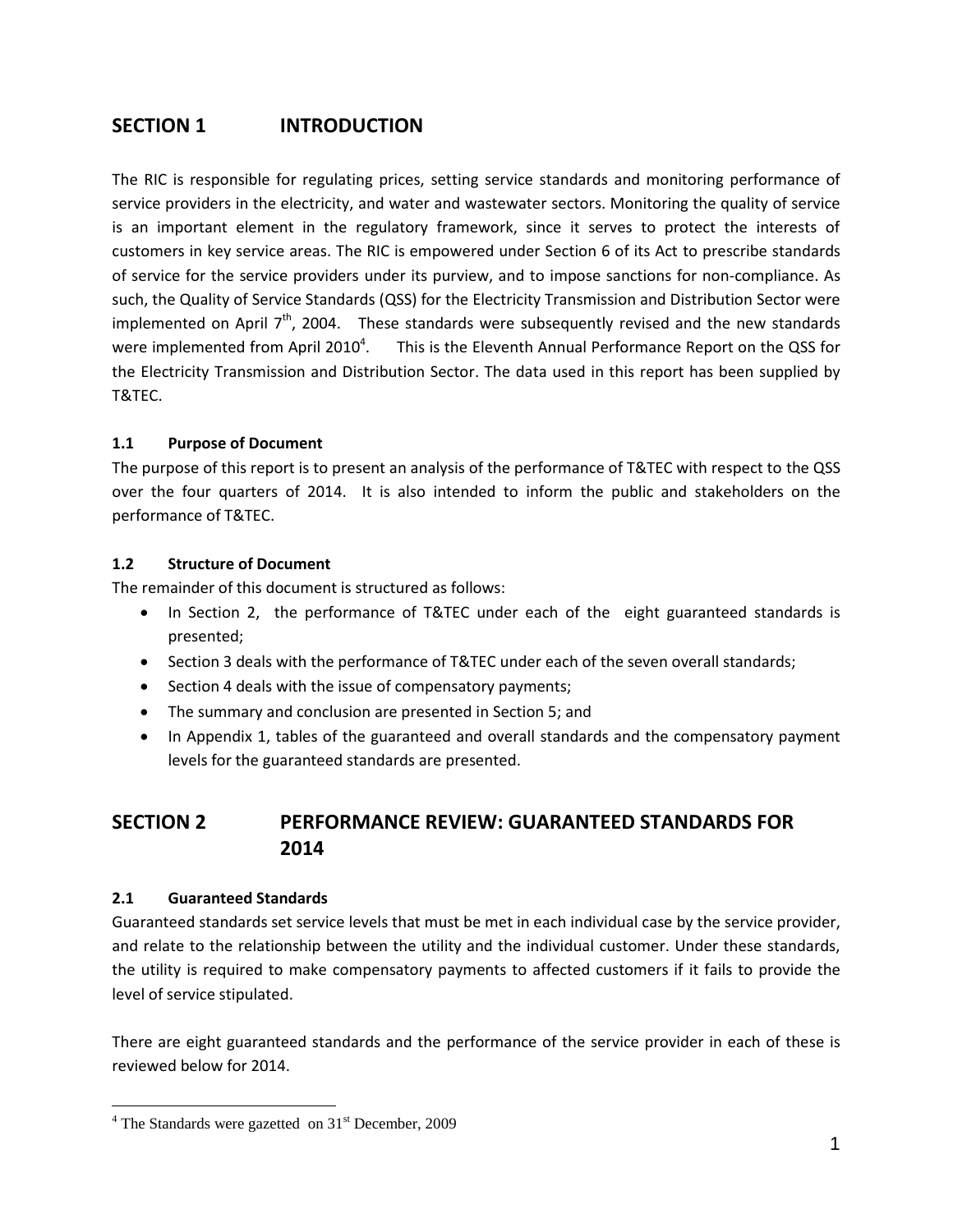# <span id="page-10-0"></span>**GES 1: Response and Restoration Times of Supply.**

This standard was designed to measure T&TEC's responsiveness to 'trouble calls' and its ability to restore supply quickly. It seeks to ensure that T&TEC responds promptly to any unplanned outage and restores supply in the shortest time possible. Accordingly, this standard requires that supply be restored to affected customers within 10 hours after an unplanned outage on the distribution system.

<span id="page-10-1"></span>

| Area                   | Jan                           | Fe<br>b | Ma  | Apr     | Ma<br>y | Jun     | Jul     | Au<br>g | Sep | Oct            | <b>No</b><br>$\mathsf{V}$ | De<br>C            | <b>TOTAL</b><br>(2014) | <b>TOTA</b><br>(2013) |
|------------------------|-------------------------------|---------|-----|---------|---------|---------|---------|---------|-----|----------------|---------------------------|--------------------|------------------------|-----------------------|
| North                  | 21<br>2                       | 19<br>8 | 208 | 16<br>5 | 164     | 21<br>9 | 24<br>3 | 27<br>9 | 260 | 40<br>4        | 281                       | 22<br>7            | 2,860                  | 2,641                 |
| South                  | 18<br>$\overline{2}$          | 17<br>3 | 187 | 16<br>9 | 177     | 17<br>9 | 31<br>1 | 28<br>0 | 285 | 30<br>4        | 204                       | 18<br>7            | 2,638                  | 2,177                 |
| Tobago                 | 14<br>8                       | 11<br>3 | 98  | 95      | 110     | 13      | 90      | 97      | 97  | 92             | 89                        | 90                 | 1,132                  | 1,866                 |
| East                   | 11<br>7                       | 10<br>5 | 149 | 97      | 120     | 97      | 82      | 96      | 81  | 10<br>$\Omega$ | 104                       | 13<br>$\mathbf{1}$ | 1,279                  | 2,595                 |
| Central                | 38                            | 76      | 55  | 78      | 46      | 30      | 44      | 95      | 175 | 65             | 76                        | 66                 | 844                    | 600                   |
| <b>TOTAL</b><br>(2014) | 69<br>$\overline{\mathbf{z}}$ | 66<br>5 | 697 | 60<br>4 | 617     | 53<br>8 | 77<br>0 | 84<br>7 | 898 | 96<br>5        | 754                       | 70<br>1            | 8,753                  |                       |
| <b>TOTAL</b><br>(2013) | 90<br>0                       | 67<br>9 | 764 | 87<br>2 | 992     | 92<br>8 | 72<br>0 | 75<br>4 | 894 | 86<br>$\Omega$ | 782                       | 73<br>4            |                        | 9,879                 |

**Table 1 – No. of Unplanned Outages, 2014**

In analysing T&TEC's performance under GES 1, the RIC examined the number of unplanned outages that occurred in the system, to quantify the number of times a response was required from the service provider.

There were 8,753 unplanned outages recorded in 2014, which was an 11% decrease from the 9,879 recorded in 2013. The average of 24 unplanned outages per day across T&TEC's network continued the trend of improvement observed since 2010, when the average was 39. .

Unplanned outages occur for various reasons and have a range of durations. In keeping with the performance requirements of this standard, which state that supply should be restored within 10 hours, T&TEC reports on the outages that exceeded the 10 hours restoration requirement. There were 103 unplanned outages for which restoration took longer than 10 hours. The distribution of these outages is shown in table 2.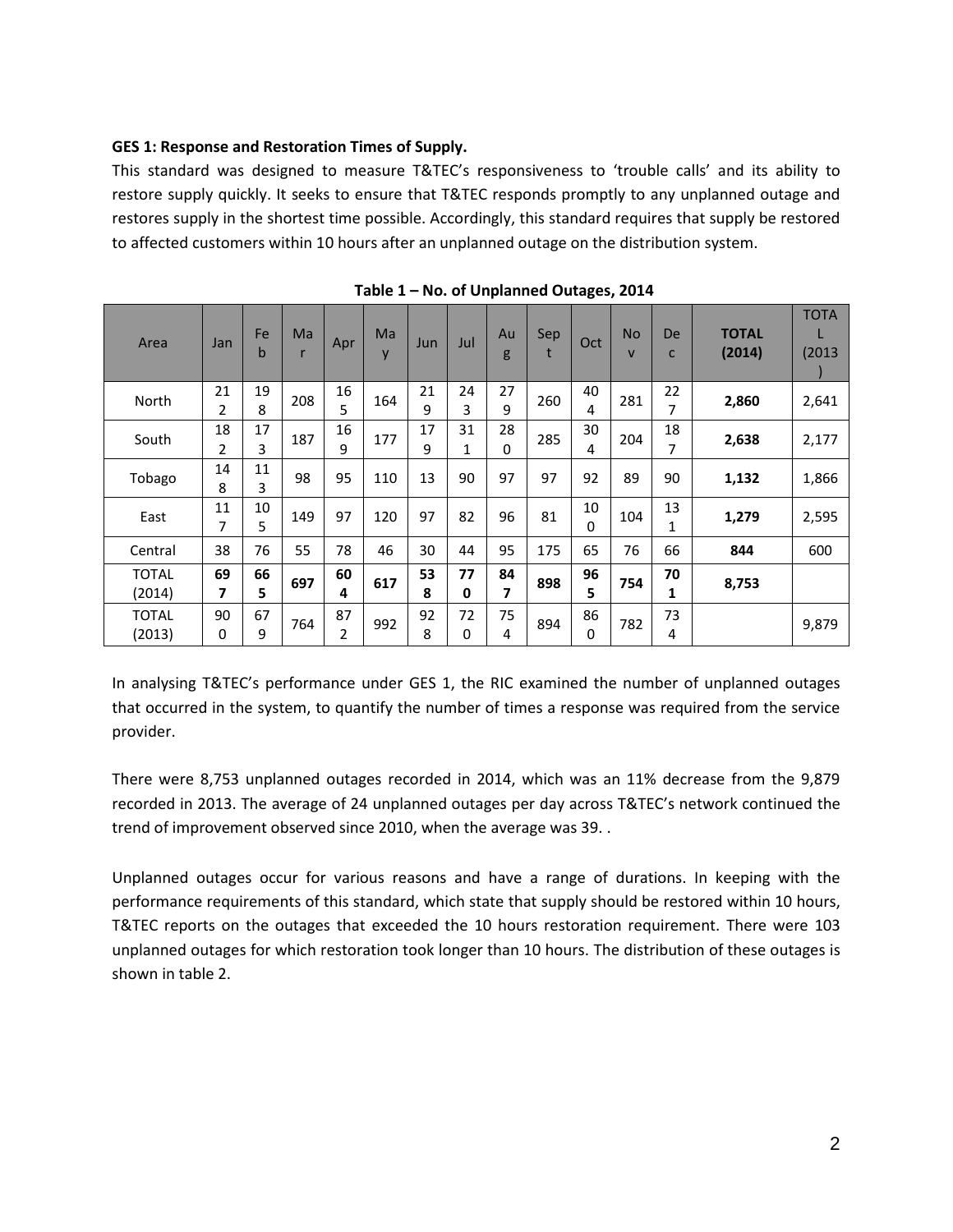<span id="page-11-0"></span>

| Area                   | Jan          | Feb | Mar | Apr         | May          | Jun | Jul | Aug | Sept           | Oct | Nov | <b>Dec</b> | <b>TOTAL</b><br>(2014) | <b>TOTAL</b><br>(2013) |
|------------------------|--------------|-----|-----|-------------|--------------|-----|-----|-----|----------------|-----|-----|------------|------------------------|------------------------|
| North                  | $\mathbf{1}$ | 1   | 0   | 0           | 2            | 4   | 1   | 3   | 3              | 2   | 2   | 0          | 19                     | 8                      |
| South                  | 0            | 0   | 0   | 1           | 0            | 0   | 10  | 1   | $\overline{2}$ | ◢   | 2   | 0          | 17                     | 13                     |
| Tobago                 | 2            | 5   | 0   | 1           | $\mathbf{1}$ | 1   | 11  | 3   | 6              | 2   | 0   | 0          | 32                     | 38                     |
| East                   | 0            | 3   | 1   | $\mathbf 0$ | 2            | 2   | 0   | 2   | 2              | 10  | 7   | 6          | 35                     | 22                     |
| Central                | 0            | 0   | 0   | 0           | 0            | 0   | 0   | 0   | 0              | 0   | 0   | 0          | 0                      | 1                      |
| <b>TOTAL</b><br>(2014) | 3            | 9   | 1   | 2           | 5            | 7   | 22  | 9   | 13             | 15  | 11  | 6          | 103                    |                        |

**Table 2 - No. of Unplanned Outages exceeding 10 hours, 2014**

Listed below are the reasons provided by T&TEC for the causes of those outages. It should be noted that sometimes multiple reasons may be listed for a specific outage. The following is a list of reasons given for outages and their frequency in 2014.

- Blown transformer fuses and blown HT fuses (26),
- Reason unknown or not given (21),
- Tree contact resulting in burst wires and/or blown fuses (14),
- Leaning or broken poles (13),
- Burst HT, LV and neutral conductors/wires (11),
- Freak storm (10)
- Defective equipment (7),
- Defective transformers (5),
- Burnt tap and burst service mains (3),
- Defective RMU Switch (2), and
- Vehicular accident (1).

For the second consecutive year, the most common cause of outages was blown fuses. Some of these would have been caused by tree contact and fallen trees. Thus, vegetation management is an area that always needs attention. There was some improvement in the way information regarding outages and restoration was captured, but T&TEC still needs to standardise the collection and reporting of this information.

It should be noted that for some of the 103 outages that exceeded 10 hours, the delay was caused by either a combination of events or it was difficult to clearly ascertain the reason for the delayed restoration. T&TEC supplied the following reasons for the lengthy restoration times.

- Inclement weather (36),
- Further service crews required. e.g. Daylight crew, line clearing and tree trimming required (26),
- Awaiting appropriate equipment to conduct repairs (17),
- High number of trouble reports (12),
- Reason unknown or not given (12),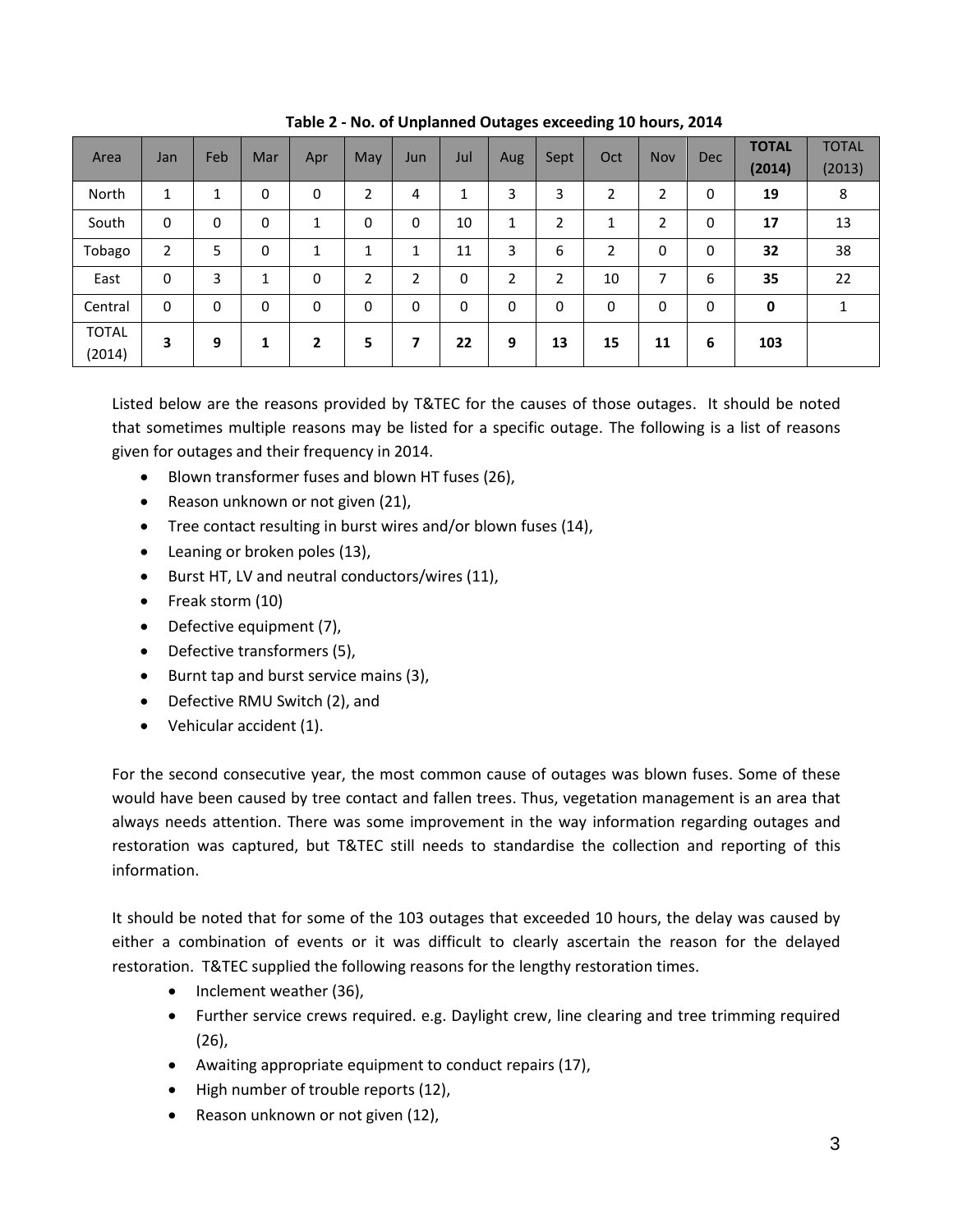- Poor access to site and poor terrain (11),
- Remote location (9),
- No access to compound or customer unavailable (4),
- Time of the day that the report was received and inadequate lighting (3),
- Complexity of the job (3),
- No supply in area (3),
- Security issues or high risk areas (3), and
- Bee infestation (2).

An unplanned outage experienced by an individual customer is referred to as an outage incident. An outage incident in which the electricity supply to an individual customer is not restored within 10 hours of the report being received by the utility is a non-compliance under GES 1. Additionally, a second and third non-compliance is registered when the supply is not restored within 22 hours and 34 hours respectively.

Table 3 shows the estimated number of customer outage incidents and the estimated number of customers not reconnected within the specified time frames of 10 hours, 22 hours and 34 hours, resulting in non-compliance with GES 1.

<span id="page-12-0"></span>

| Item                                                         | Jan         | Feb      | Mar          | Apr         | May          | Jun  | Jul         | Aug      | Sep          | Oct          | <b>Nov</b> | <b>Dec</b>   | <b>TOTAL</b><br>(2014)                                                                      |
|--------------------------------------------------------------|-------------|----------|--------------|-------------|--------------|------|-------------|----------|--------------|--------------|------------|--------------|---------------------------------------------------------------------------------------------|
| No. of<br>customer<br>outage<br>incidents                    | 5           | 8        | $\mathbf{1}$ | 8           | $\mathbf{1}$ | 3    | $\Omega$    | 8        | $\mathbf{1}$ | 1            | 7          | $\mathbf{1}$ | 106,24 82,79 82,49 91,49 75,53 97,19 103,33 111,35 115,62 211,90 137,79 82,29 1,298,05<br>4 |
| No. of<br>customers not<br>reconnected<br>within 10<br>hours | 77          | 2,064    | 20           | 25          | 29           | 100  | 1,862       | 767      | 529          | 257          | 395        | 65           | 6,190                                                                                       |
| No. of<br>customers not<br>reconnected<br>within 22<br>hours | $\pmb{0}$   | $\Omega$ | $\mathbf 0$  | $\mathbf 0$ | $\pmb{0}$    | 10   | $\mathbf 0$ | 450      | 76           | $\mathbf{1}$ | 224        | $\mathbf 0$  | 761                                                                                         |
| No. of<br>customers not<br>reconnected<br>within 34<br>hours | $\mathbf 0$ | $\Omega$ | $\Omega$     | $\Omega$    | $\mathbf 0$  | 10   | $\Omega$    | $\Omega$ | $\mathbf 0$  | $\mathbf 0$  | $\Omega$   | $\Omega$     | 10                                                                                          |
| Total No. of<br>Non-<br>compliance                           | 77          | 2,064    | 20           | 25          | 29           | 120  | 1,862       | 1,217    | 605          | 258          | 619        | 65           | 6,961                                                                                       |
| Percentage<br>non-<br>compliance(%<br>)                      | 0.07        | 2.49     | 0.02         | 0.03        | 0.04         | 0.12 | 1.80        | 1.09     | 0.52         | 0.12         | 0.45       | 0.08         | 0.54                                                                                        |

**Table 3 - Customer Outage Incidents exceeding 10 hours, 2014**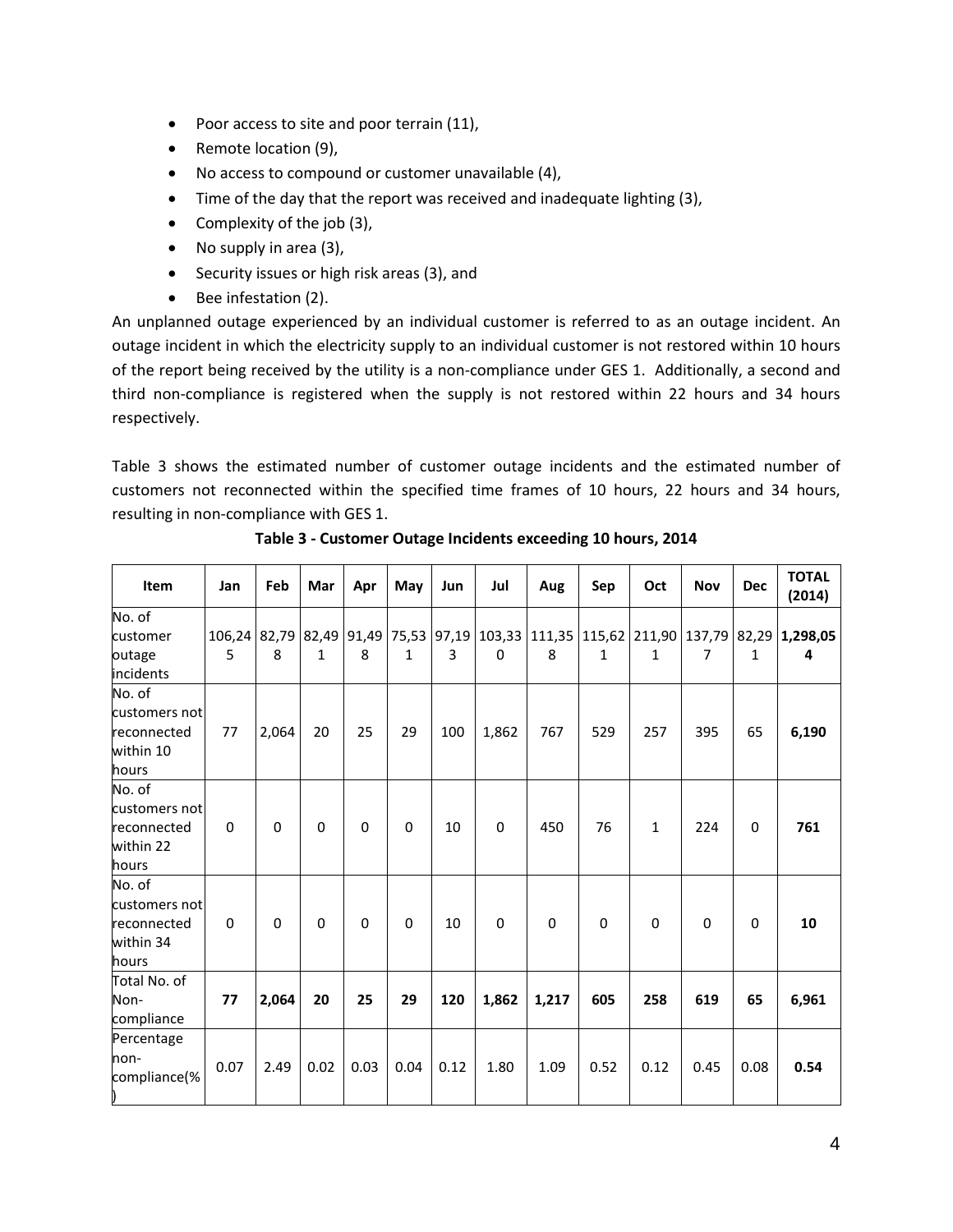| <b>Compliance</b><br>(% )<br>Rate | 99.93 |  |  |  |  |  | 97.51    99.98    99.97    99.96    99.88    98.20 | 98.91 | 99.47 | 99.88 | 99.55 99.92 |  | 99.46 |
|-----------------------------------|-------|--|--|--|--|--|----------------------------------------------------|-------|-------|-------|-------------|--|-------|
|-----------------------------------|-------|--|--|--|--|--|----------------------------------------------------|-------|-------|-------|-------------|--|-------|

The 11% decrease in the number of unplanned outages from 2013 to 2014 resulted in 27% fewer customers being affected, with the total number of customer outage incidents decreasing from 1,768,902 to 1,298,054. However, this did not lead to a reduction in the number of non-compliance. Non-compliance increased by 185% from 2,445 in 2013 to 6,961 in 2014. This is represented in table 4. However, it should be noted that this significant increase was attributed mainly to two outages. In February there was an outage in Matelot which affected 2,004 customers. Due to the remote location, restoration took longer than 10 hours. The second outage took place in Tobago during the month of July. On this occasion 1,500 customers were not restored within the specified time.

<span id="page-13-1"></span>

| Item                                                                 | 2014      | 2013      |
|----------------------------------------------------------------------|-----------|-----------|
| Total no. of customer outage incidents>10 hours (Non-<br>compliance) | 6,961     | 2,445     |
| No. of customer outage incidents                                     | 1,298,054 | 1,768,902 |
| Percentage non-compliance (%)                                        | 0.5       | 0.1       |
| Compliance Rate (%)                                                  | 99.5      | 99.9      |

**Table 4 - Response and Restoration Times of Supply, 2014**

Of the 6,961 customers affected by incidents of non-compliance during 2014, only one customer filed a claim. This low level of claims being made under GES 1 has been the situation from the inception of the guaranteed standards scheme. GES 1 has been and continues to be the standard with the largest number of non-compliance and an abysmally low rate of claims. It is the only standard for which a customer must still submit a claim for compensation, a situation that will persist until the Outage Management System (OMS) module of the Advanced Metering Infrastructure (AMI) is implemented. Implementation of OMS would facilitate the identification of all incidents of non-compliance occurring under GES 1 by a computerized system, which will then allow for the start of automatic compensation to affected customers. The RIC expects the utility to complete implementation of this module by the end of the fourth quarter of 2015, after training and a pilot project is completed.

# <span id="page-13-0"></span>**GES 2: Billing Punctuality (New customers).**

 $\overline{a}$ 

This standard seeks to ensure a prompt and efficient billing process, and as such, requires that the first bill after a new service connection be mailed to residential customers within 60 days, and to nonresidential customers within 30 days $5$ .

There was a significant increase in the number of residential customers requesting supply compared to 2013. Despite this increase, T&TEC was able to improve their performance under this standard. Of the 8,932 new residential customers requesting supply, bills were not mailed to six (or 0.1%) of them within the stipulated period. Full compliance was achieved in the second and fourth quarters (See table 5).

 $<sup>5</sup>$  The difference in time is due to the difference in billing cycle of the respective customer type.</sup>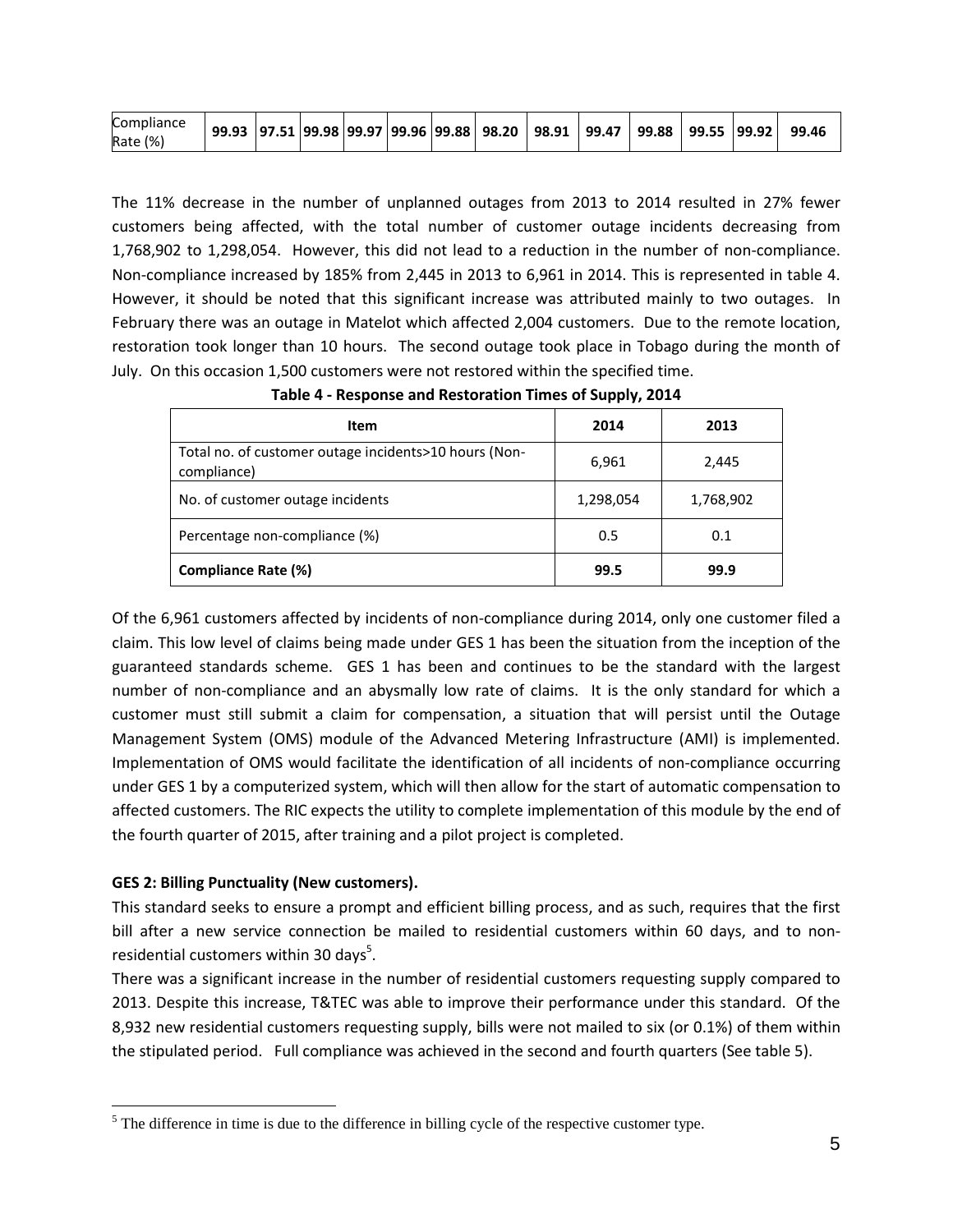<span id="page-14-1"></span>

| Item                                                       | 1 <sup>st</sup> Quarter | 2 <sup>nd</sup><br><b>Quarter</b> | 3 <sup>rd</sup><br>Quarter | $\boldsymbol{a}^{\text{th}}$<br>Quarter | <b>TOTAL</b><br>2014 | <b>TOTAL</b><br>2013 |
|------------------------------------------------------------|-------------------------|-----------------------------------|----------------------------|-----------------------------------------|----------------------|----------------------|
| No. of new Residential<br>customers requesting supply      | 1,867                   | 2,080                             | 2,787                      | 2,198                                   | 8,932                | 7,801                |
| No. of bills not mailed within<br>60 days (non-compliance) | 2                       | 1                                 | 3                          | 0                                       | 6                    | 45                   |
| Percentage non-compliance<br>$(\%)$                        | 0.1                     | 0.0                               | 0.1                        | 0.0                                     | 0.1                  | 0.6                  |
| Compliance Rate (%)                                        | 99.9                    | 100.0                             | 99.9                       | 100.0                                   | 99.9                 | 99.4                 |

**Table 5 - Billing Punctuality for Residential Customers, 2014**

For the non-residential customers, performance under GES 2 improved during 2014. Full compliance was achieved in the second, third and fourth quarters. The average compliance rate for the billing punctuality of the non-residential customers increased to 98.6% in 2014 (See table 6).

<span id="page-14-2"></span>

| Item                                                         | 1 <sup>st</sup><br>Quarter | 2 <sub>nd</sub><br>Quarter | $3^{\text{rd}}$<br>Quarter | ⊿ <sup>th</sup><br>Quarter | <b>TOTAL</b><br>2014 | <b>TOTAL</b><br>2013 |
|--------------------------------------------------------------|----------------------------|----------------------------|----------------------------|----------------------------|----------------------|----------------------|
| Number of new Non-Residential<br>customers requesting supply | 16                         | 16                         | 18                         | 20                         | 70                   | 67                   |
| No. of bills not mailed within 30<br>days (non-compliance)   | 1                          | 0                          | 0                          | 0                          | 1                    | 5                    |
| Percentage non-compliance (%)                                | 6.3                        | 0.0                        | 0.0                        | 0.0                        | 1.4                  | 7.5                  |
| Compliance Rate (%)                                          | 83.7                       | 100.0                      | 100.0                      | 100.0                      | 98.6                 | 92.5                 |

**Table 6 - Billing Punctuality for Non-Residential Customers, 2014**

# <span id="page-14-0"></span>**GES 3: Reconnection after payment of overdue amounts or agreement.**

T&TEC disconnects customers for the non-payment of arrears. Once these have been settled or some agreement has been reached on a payment schedule, T&TEC is required to be prompt in its response to restore the service. This standard requires that reconnection of supply be completed within 24 hours after payment of overdue amounts or an agreement is made.

There was a 4% increase in the number of customers that were disconnected for non-payment of arrears in 2014. Eighty-seven percent of them made payments or arrangements to pay. As shown in table 7, the majority of customers were reconnected within 24 hours and the compliance rate remained relatively high for this standard.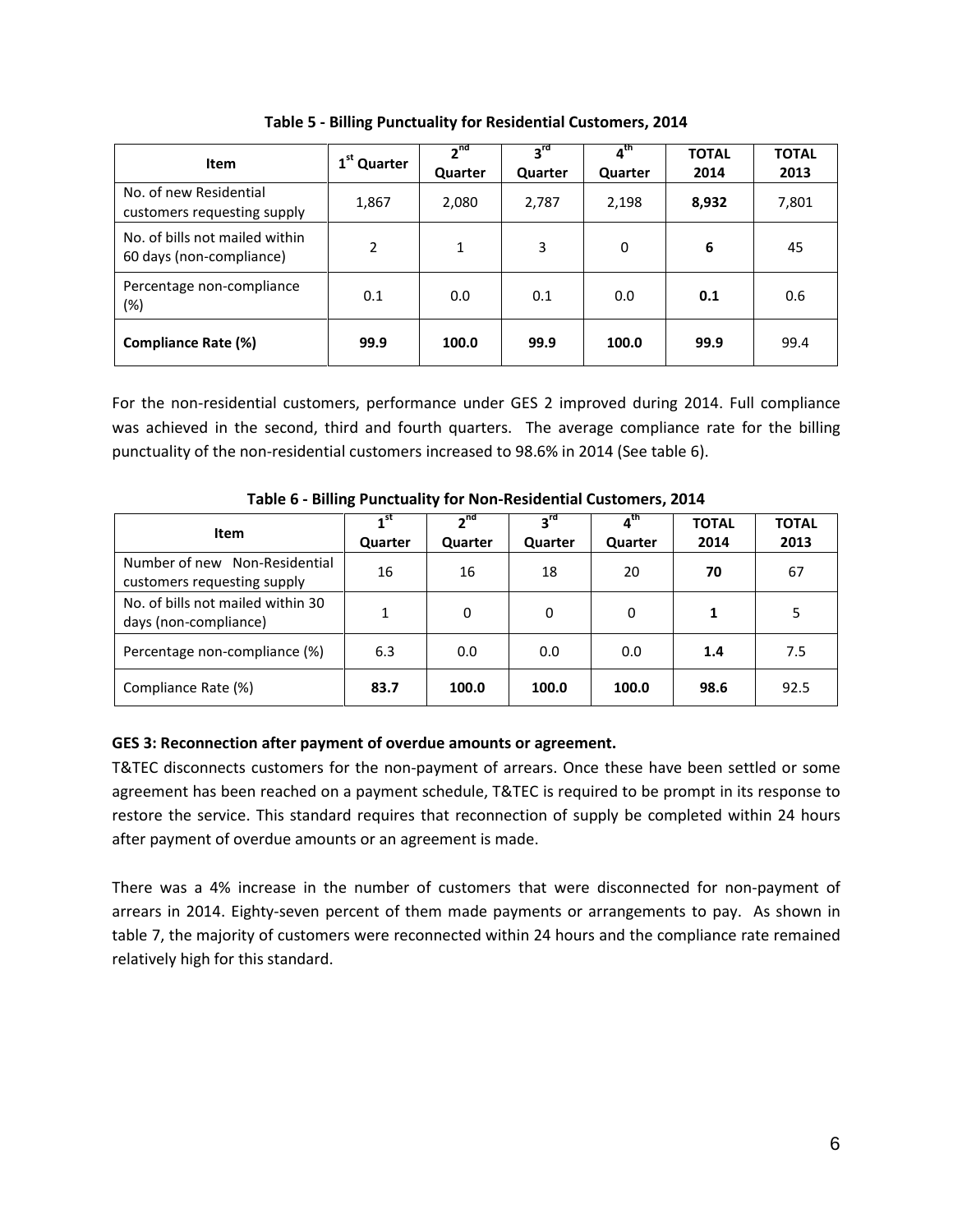<span id="page-15-2"></span>

| <b>Item</b>                                                    | 1 <sup>st</sup> Quarter | 2 <sup>nd</sup> Quarter | 3 <sup>rd</sup> Quarter | 4 <sup>th</sup> Quarter | <b>TOTAL</b><br>2014 | <b>TOTAL</b><br>2013 |
|----------------------------------------------------------------|-------------------------|-------------------------|-------------------------|-------------------------|----------------------|----------------------|
| <b>Total Disconnections</b>                                    | 6,427                   | 6,358                   | 8,478                   | 8,209                   | 29,472               | 28,259               |
| Customers making<br>payments/arrangements                      | 5,637                   | 5,659                   | 7,269                   | 7,193                   | 25,758               | 24,336               |
| Number not reconnected<br>within 24 hours (Non-<br>compliance) | 8                       | 7                       | 3                       | 5                       | 23                   | 20                   |
| Percentage non-compliance<br>(%)                               | 0.1                     | 0.1                     | 0.0                     | 0.1                     | 0.1                  | 0.1                  |
| Compliance Rate (%)                                            | 99.9                    | 99.9                    | 100.0                   | 99.9                    | 99.9                 | 99.9                 |

**Table 7 - Reconnection after Payment of Overdue Amounts or Agreement, 2014**

# <span id="page-15-0"></span>**GES 4: Making and Keeping Appointments.**

It is sometimes necessary for T&TEC to make appointments to visit customers' premises. In the event that the appointment made by T&TEC is not kept, it is the customer who experiences greater inconvenience. The standard requires that 24 hours notice of inability to keep appointments be given to customers. A non-compliance has occurred if an appointment is not kept within 1 hour of the specified time.

There were significantly fewer appointments made in 2014 than in 2013, with the number decreasing from 4,932 to 1,055. Twenty-two appointments were cancelled with 24 hours notice being given, and the remainder were kept within 1 hour of the appointed time. Full compliance with this standard was achieved for all the quarters of 2014. (See table 8).

<span id="page-15-3"></span>

| <b>Item</b>                                                              | 1 <sup>st</sup><br>Quarter | 2 <sup>nd</sup><br>Quarter | $3^{\text{rd}}$<br>Quarter | 4 <sup>th</sup><br>Quarter | <b>TOTAL</b><br>2014 | <b>TOTAL</b><br>2013 |
|--------------------------------------------------------------------------|----------------------------|----------------------------|----------------------------|----------------------------|----------------------|----------------------|
| Number of appointments<br>arranged with customers                        | 239                        | 215                        | 297                        | 304                        | 1,055                | 4,932                |
| Number of appointments<br>not kept within 1hour of<br>appointed time     | $\Omega$                   | 0                          | 0                          | 0                          | 0                    | 0                    |
| Number of appointments<br>cancelled or postponed with<br>24 hours notice | 3                          | 2                          | 13                         | 4                          | 22                   | 14                   |
| Percentage non-compliance<br>$(\%)$                                      | 0.0                        | 0.0                        | 0.0                        | 0.0                        | 0.0                  | 0.0                  |
| Compliance Rate (%)                                                      | 100.0                      | 100.0                      | 100.0                      | 100.0                      | 100.0                | 100.0                |

**Table 8 - Making and Keeping Appointments, 2014**

# <span id="page-15-1"></span>**GES 5: Investigation of Voltage Complaints**

T&TEC is governed by the Electricity Supply Rules made under Section 15 of the Electricity (Inspection) Act Chapter 54.72. This requires T&TEC to supply its customers at specified voltage levels, with a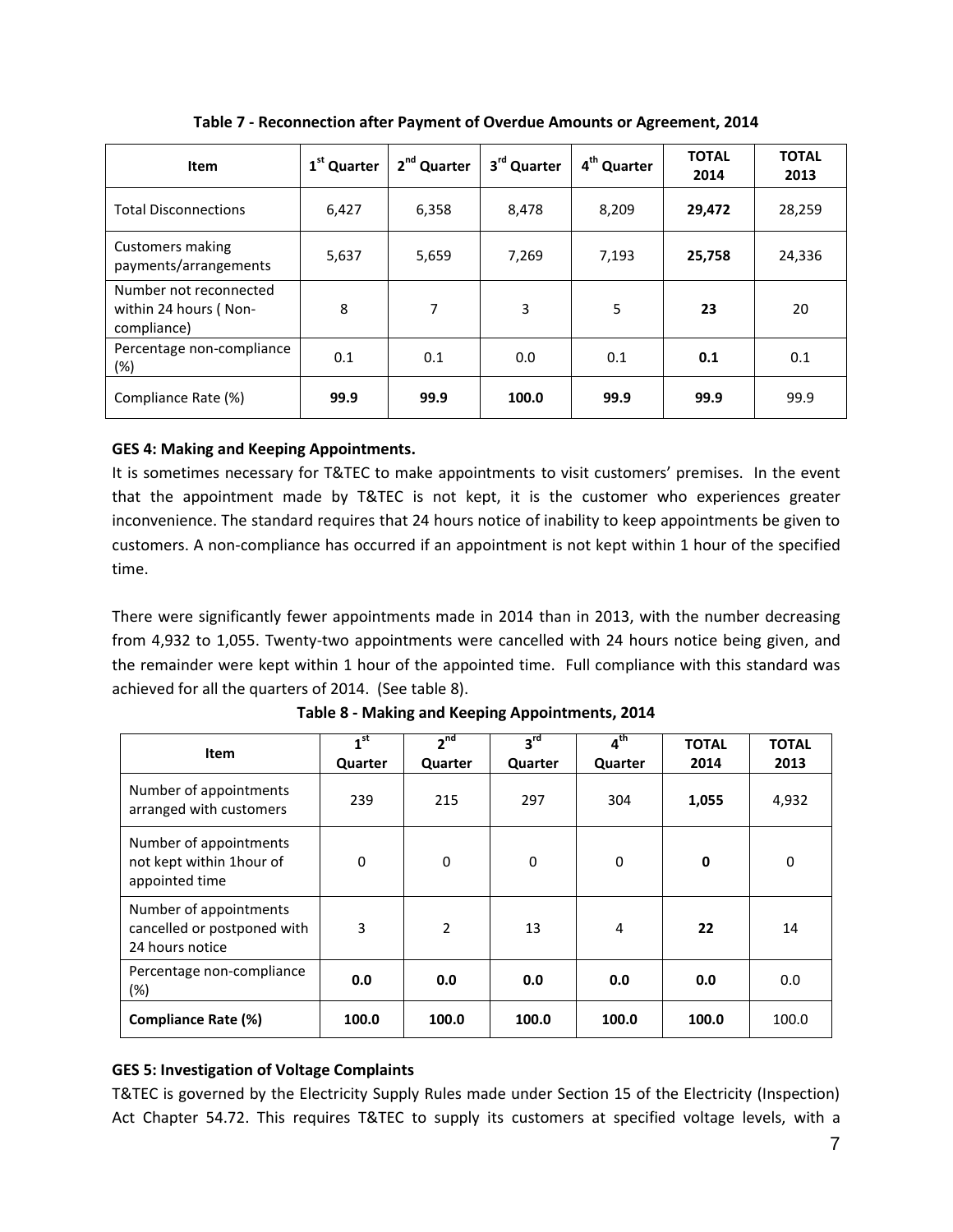tolerance of six percent above or below the nominal supply voltage. Where a customer has reported that his supply may be outside the permitted voltage range, T&TEC must visit within 24 hours, where a visit is deemed necessary, and rectify the problem within 15 working days. A non-compliance occurs if the service provider fails to visit or correct the problem within the respective time periods specified.

There was a 13% reduction in the number of voltage complaints received in 2014. T&TEC determined that 3,369 of these complaints required a visit and responded to all except eight within 24 hours. Under this standard, T&TEC is required to identify which complaints were legitimate voltage complaints after the visit. Of the 3,369 visits made, T&TEC reported that 1,069 or 32% of the complaints were in fact legitimate. Ten of these were not rectified within 15 working days. Thus, the overall compliance rate for rectification in 2014 was 99.1%. The performance is summarized in table 9.

<span id="page-16-1"></span>

| <b>Item</b>                                                                      | 1 <sup>st</sup> Quarter | 2 <sup>nd</sup> Quarter | 3rd Quarter | 4 <sup>th</sup> Quarter | <b>TOTAL</b><br>2014 | <b>TOTAL</b><br>2013 |
|----------------------------------------------------------------------------------|-------------------------|-------------------------|-------------|-------------------------|----------------------|----------------------|
| of<br><b>Number</b><br>voltage<br>complaints received                            | 859                     | 852                     | 871         | 1,039                   | 3,621                | 4,159                |
| Number of complaints where<br>visit was necessary                                | 780                     | 770                     | 860         | 959                     | 3,369                | 3,662                |
| Number of complaints not<br>responded to within<br>24<br>hours (non-compliance)  | 0                       | 3                       | 3           | 3                       | 9                    | 1                    |
| Percentage non-compliance                                                        | 0.0                     | 0.4                     | 0.3         | 0.3                     | 0.3                  | 0.0                  |
| <b>Compliance rate</b>                                                           | 100.0                   | 99.6                    | 99.7        | 99.7                    | 99.7                 | 100.0                |
| Number of legitimate voltage<br>complaints                                       | 264                     | 199                     | 213         | 393                     | 1,069                | 959                  |
| Number of complaints not<br>rectified within 15 working<br>days (non-compliance) | 3                       | 6                       | 0           | $\mathbf{1}$            | 10                   | 0                    |
| Percentage non-compliance                                                        | 1.3                     | 3.0                     | 0.0         | 0.3                     | 0.9                  | 0.0                  |
| <b>Compliance rate</b>                                                           | 98.7                    | 97.0                    | 100.0       | 99.7                    | 99.1                 | 100.0                |

**Table 9 - Correction of Low/High Voltage, 2014**

# <span id="page-16-0"></span>**GES 6: Responding to Billing and Payment Queries**

This standard states that T&TEC must respond to a customer's billing and payment queries within 15 working days with a substantive response. Failure to do so is considered a non-compliance under the standard and the customer is entitled to a compensatory payment of \$50.

The number of billing and payment queries received increased by 22% in 2014. There was full compliance in all four quarters of 2014, as seen in table 10.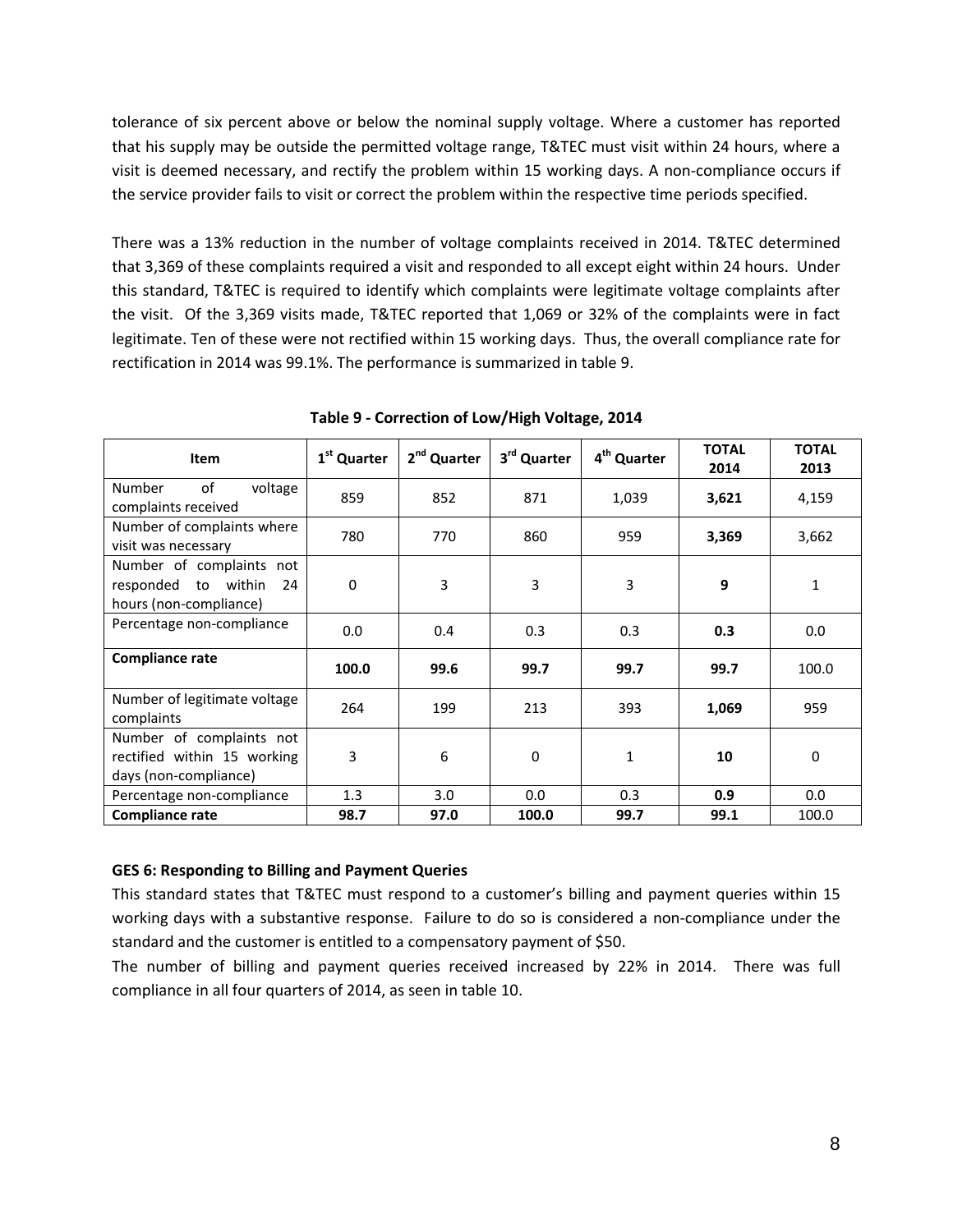<span id="page-17-2"></span>

| Item                                              | 1 <sup>st</sup><br>Quarter | 2 <sub>nd</sub><br><b>Quarter</b> | $3^{\text{rd}}$<br><b>Quarter</b> | $4^{\text{th}}$<br><b>Quarter</b> | <b>TOTAL</b><br>2014 | <b>TOTAL</b><br>2013 |
|---------------------------------------------------|----------------------------|-----------------------------------|-----------------------------------|-----------------------------------|----------------------|----------------------|
| Number of billing and payment<br>queries          | 4,819                      | 5,168                             | 5,753                             | 5,306                             | 21,046               | 17,247               |
| Number not responded to within 15<br>working days | 0                          | 0                                 | $\Omega$                          | $\Omega$                          | 0                    | 0                    |
| Percentage Non-compliance (%)                     | 0.0                        | 0.0                               | 0.0                               | 0.0                               | 0.0                  | 0.0                  |
| Compliance Rate (%)                               | 100.0                      | 100.0                             | 100.0                             | 100.0                             | 100.0                | 100.0                |

**Table 10 - Responding to Billing and Payment Queries, 2014**

# <span id="page-17-0"></span>**GES 7: New Connection to Supply**

This standard seeks to focus on the delays in completing the new connections after all necessary paperwork has been completed. It states that T&TEC must complete a new connection to supply within 3 working days after submission of all payments and documentation or by a mutually agreed upon date. The activities involved in providing a new connection depend on the proximity of the customer to the network and the type of supply being provided.

<span id="page-17-3"></span>

| <b>Item</b>                                                                         | 1 <sup>st</sup><br>Quarter | 2 <sub>nd</sub><br><b>Quarter</b> | $3^{\text{rd}}$<br><b>Quarter</b> | 4 <sup>th</sup><br>Quarter | <b>TOTAL</b><br>2014 | <b>TOTAL</b><br>2013 |
|-------------------------------------------------------------------------------------|----------------------------|-----------------------------------|-----------------------------------|----------------------------|----------------------|----------------------|
| Number of connection requests                                                       | 2,644                      | 2,906                             | 3,163                             | 3,347                      | 12,060               | 11,668               |
| Number of connections not made<br>within 3 working days or by the<br>specified date | 4                          | 16                                | 26                                | 19                         | 65                   | 26                   |
| Percentage Non-compliance (%)                                                       | 0.2                        | 0.6                               | 0.8                               | 0.6                        | 0.5                  | 0.2                  |
| <b>Compliance Rate (%)</b>                                                          | 99.8                       | 99.4                              | 99.2                              | 99.4                       | 99.5                 | 99.8                 |

**Table 11 - Connection to Supply, 2014**

There was a 3% increase in the number of requests for new connections to supply during 2014. Of the 12,060 requests for new connections received for 2014, sixty-five were not made within the specified time. T&TEC has indicated that they experienced some challenges in making the new connections. These included adverse weather conditions, as well as material and crew shortages. The annual compliance rate for the year was 99.5% (See table 11).

# <span id="page-17-1"></span>**GES 8: Payments owed under Guaranteed Standards**

The Guaranteed Standards Scheme, as described in this section, not only sets prescribed levels of service, but also sets penalties for failure to meet these levels. This standard limits the time to credit compensatory payment to the customer's account to 30 working days for non-residential customers and 60 days for residential customers, after the claim has been accepted by T&TEC. The standard requires T&TEC to pay a further \$50 to any customer whose account is not credited within the specified timeframe.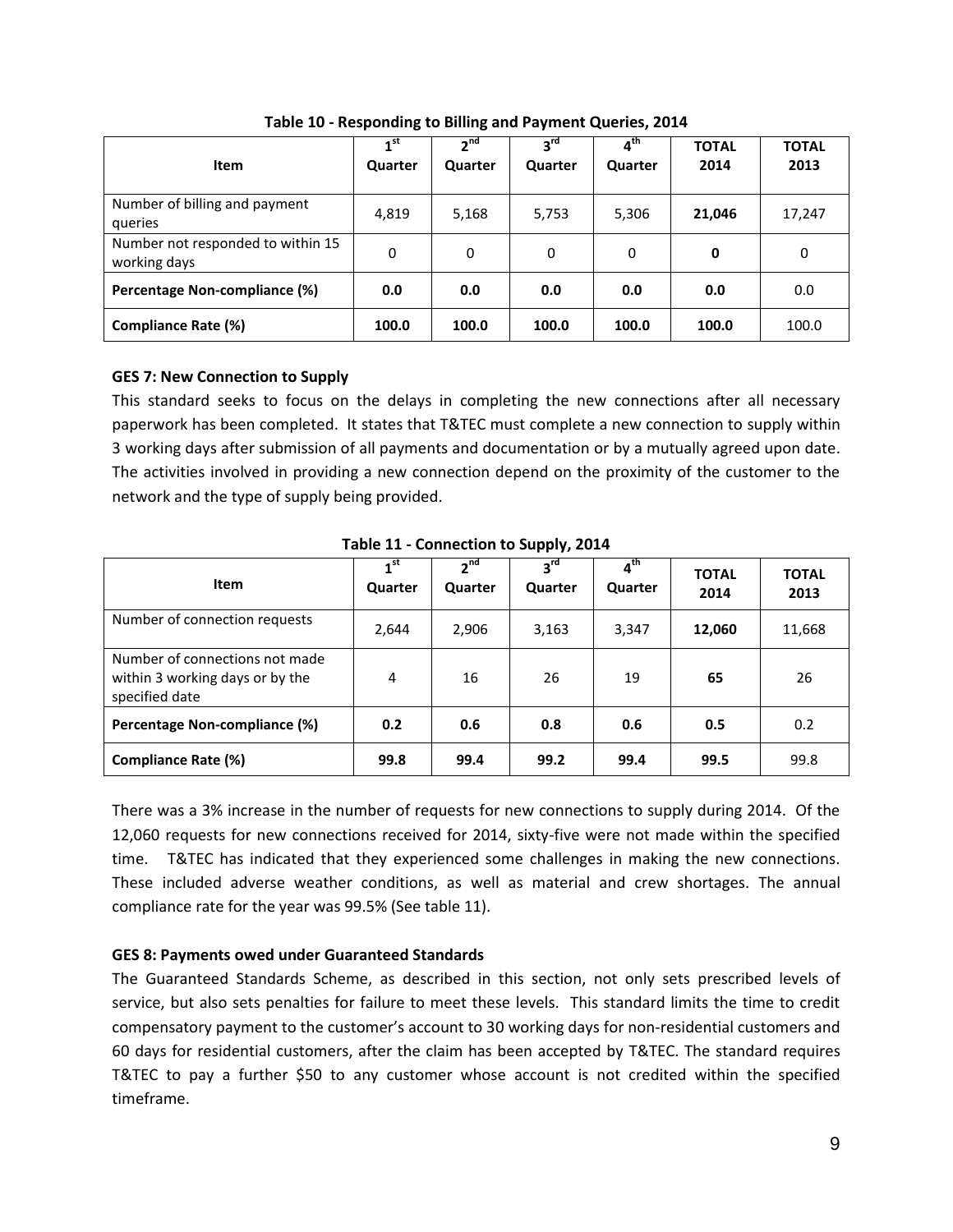In respect of GES 1 customers must notify the utility that there was an incident of non-compliance and make a claim for the compensatory payment. For the standards, GES 2 to GES 7, T&TEC should be aware of non-compliance that have occurred, and is required to automatically process and credit payments to customers' accounts. The information on non-compliance with GES 8 is presented in table 12.

<span id="page-18-0"></span>

| Item                                                                            | 1 <sup>st</sup><br>Quarter | 2 <sup>nd</sup><br>Quarter | $3^{\text{rd}}$<br>Quarter | $4^{\text{th}}$<br>Quarter | <b>TOTAL</b><br>2014 | <b>TOTAL</b><br>2013 |
|---------------------------------------------------------------------------------|----------------------------|----------------------------|----------------------------|----------------------------|----------------------|----------------------|
| Number of Residential claims                                                    | 18                         | 33                         | 35                         | 26                         | 112                  | 69                   |
| Number of Residential claims not paid<br>within 60 working days                 | 7                          | 16                         | 21                         | 22                         | 66                   | 11                   |
| Number of Residential claims further<br>compensated for late or non-payment     | $\Omega$                   | 1                          | $\Omega$                   | 0                          | 1                    | 0                    |
| Percentage Non-compliance (%)                                                   | 100.0                      | 90.9                       | 100.0                      | 100.0                      | 98.5                 | 100.0                |
| Compliance Rate (%)                                                             | 0.0                        | 9.1                        | 0.0                        | 0.0                        | 1.5                  | 0.0                  |
| Number of Non-Residential claims                                                | $\mathbf{1}$               | 0                          | 0                          | 2                          | 3                    | 13                   |
| Number of Non-Residential claims not<br>paid within 30 working days             | $\Omega$                   | $\Omega$                   | $\Omega$                   | 0                          | 0                    | 2                    |
| Number of Non-Residential claims further<br>compensated for late or non-payment | <b>NMI</b>                 | NMI                        | NMI                        | NMI                        | NMI                  | 0                    |
| Percentage Non-compliance (%)                                                   | N/A                        | N/A                        | N/A                        | N/A                        | N/A                  | 100.0                |
| Compliance Rate (%)                                                             | N/A                        | N/A                        | N/A                        | N/A                        | N/A                  | 0.0                  |

**Table 12 - Payments owed under Guaranteed Standards, 2014**

NMI – No Measurable Instance

N/A – Not Applicable

Out of a total of 112 claims from residential customers, 66 were not paid within the specified time frame, making them eligible for compensation under GES 8. Of these only one was compensated, resulting in a compliance rate of 1.5%.

There were three claims of non-compliance from non-residential customers and they were paid within 30 working days, hence no further compensation was required.

T&TEC's performance under this standard continues to be unsatisfactory. Most of the non-compliance (99%) requiring compensation occurred under standards GES 2 to GES 7, which attract automatic compensation. Consequently, T&TEC should be able to easily identify those for which the compensation was not credited within the specified time frames. The RIC will again communicate with T&TEC on this matter to determine why the previous solutions are not working well.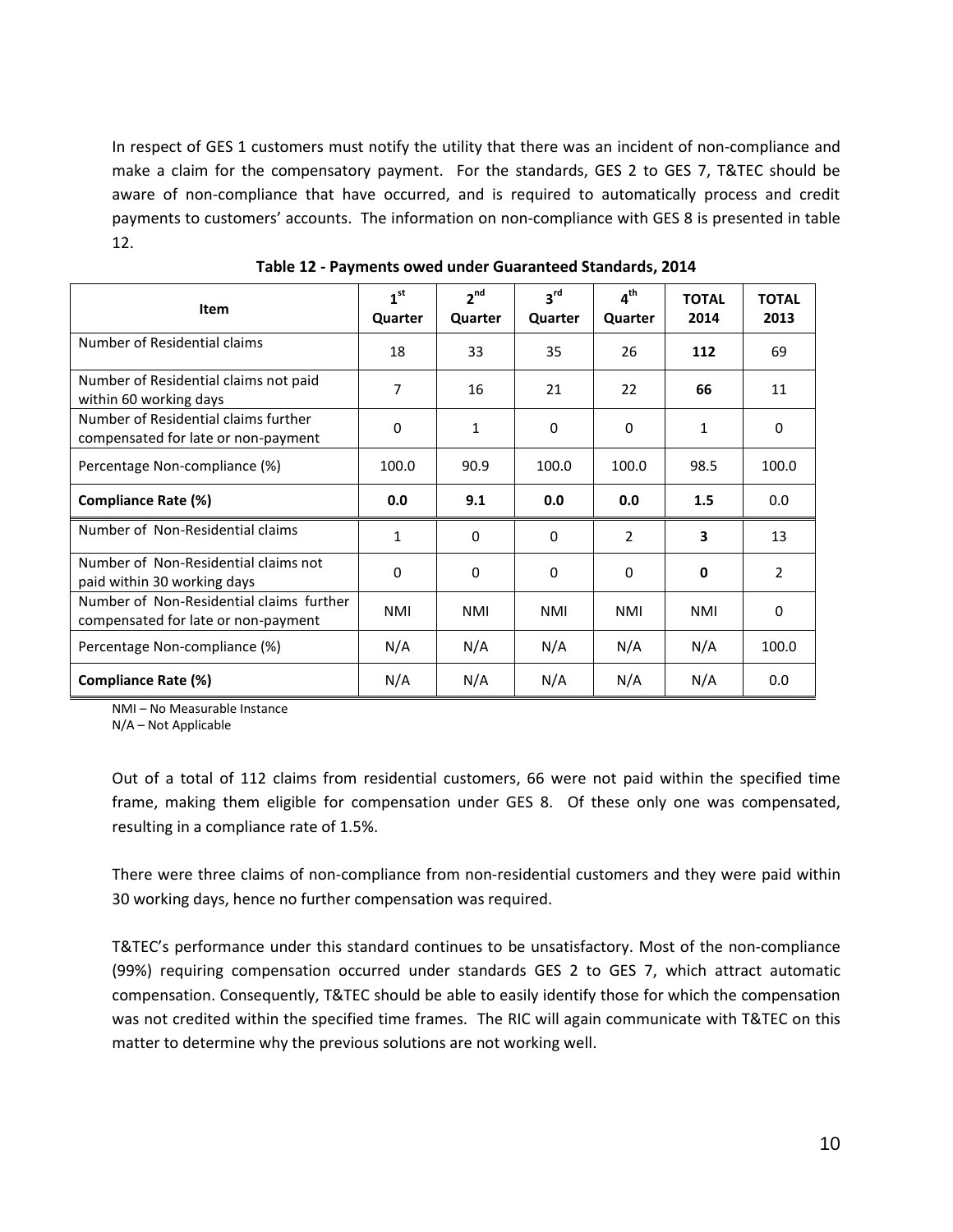# <span id="page-19-0"></span>**SECTION 3 COMPENSATORY PAYMENTS**

The QSS for the Electricity Transmission and Distribution Sector is a guaranteed standards scheme that imposes a penalty when the specified standards are not met. The level of compensatory payment should reflect the degree of inconvenience typically experienced by consumers, without being unduly punitive to T&TEC. The payment is automatic for all guaranteed standards except GES 1, for which customers are still required to submit a claim, as T&TEC is currently unable to identify individual customers affected by non-compliance with this standard.

In assessing the effectiveness of the guaranteed standards scheme, the number of incidents of noncompliance must be determined, as well as the payments due for these incidents. There were 7,141 incidents of non-compliance occurring across standards GES 1 to GES 8 that were eligible for compensatory payment. The total amount of compensatory payment that should have been paid was calculated assuming the lower compensatory payment where incidents of non-compliance were not distinguished by customer type. Hence, based on the number of incidents of non-compliance, the total minimum payment should have been \$428,414. This information is presented in table 13.

<span id="page-19-1"></span>

| <b>Standard</b>  | <b>Number of Non-</b><br>compliance | Penalty Payment (\$) | Minimum Payment Due (\$) |
|------------------|-------------------------------------|----------------------|--------------------------|
| GES <sub>1</sub> | 6,961                               | 60                   | 417,660                  |
| GES <sub>2</sub> | 7                                   | 50                   | 350                      |
| GES <sub>3</sub> | 23                                  | 118                  | 2,714                    |
| GES <sub>5</sub> | 19                                  | 60                   | 1,140                    |
| GES <sub>7</sub> | 65                                  | 50                   | 3,250                    |
| GES <sub>8</sub> | 66                                  | 50                   | 3,300                    |
| <b>TOTAL</b>     | 7,141                               |                      | 428,414                  |

**Table 13 - Non-compliance and Payments Due under the Guaranteed Standards, 2014** 

T&TEC has reported that only 46 compensatory payments were made to customers, totalling \$3,602, an insignificant 0.8% of the estimated amount. This information is presented in table 14.

<span id="page-19-2"></span>

| <b>Standard</b> | <b>Total Number of Non-</b><br>compliance | <b>Total Number of Claims</b><br>Submitted*/Processed | <b>Total Payments made</b><br>(\$) |  |
|-----------------|-------------------------------------------|-------------------------------------------------------|------------------------------------|--|
| GES $1*$        | 6,961                                     | $1*/1$                                                | 60                                 |  |
| GES 2:Res       | (6)                                       | (6)                                                   | (300)                              |  |
| GES 2: Non-Res  | (1)                                       | (1)                                                   | (50)                               |  |
| GES 2-Total     |                                           |                                                       | 350                                |  |

**Table 14 – Non-compliance, Claims and Payments under the Guaranteed Standards, 2014**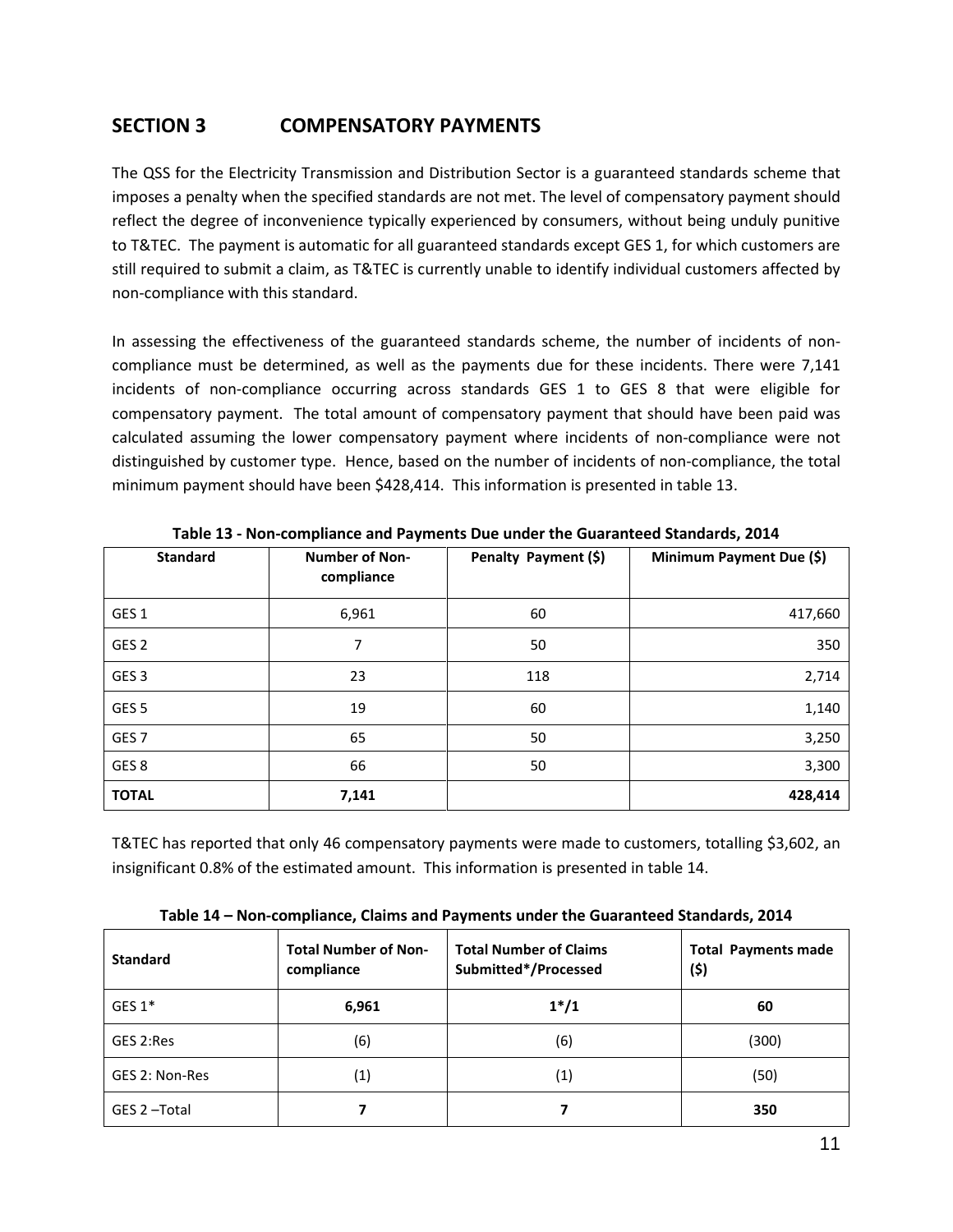| GES <sub>3</sub> | 23    | 19 | 2,242 |
|------------------|-------|----|-------|
| GES <sub>4</sub> | 0     | 0  | 0     |
| GES <sub>5</sub> | 19    | 9  | 450   |
| GES <sub>6</sub> | 0     | 0  | 0     |
| GES <sub>7</sub> | 65    | 9  | 450   |
| GES 8            | 66    |    | 50    |
| <b>Totals</b>    | 7,141 | 46 | 3,602 |

\*Claims under GES 1 must be submitted by customer before they can be processed, while claims under GES2 –GES 8 are generated automatically.

With respect to the automatic compensation, T&TEC paid \$3,542 (33%) of the \$10,754 due, a significant deterioration from the 69% paid in 2013. This highlights the need for the processes involved to be revised and improved. As previously indicated the automatic compensation to customers affected under GES 1 can only be initiated when T&TEC has implemented the Outage Management System (OMS) of the Advance Metering Infrastructure (AMI).

T&TEC has indicated its plans to conduct training towards the end of April 2015 on the applications and systems necessary to operate the OMS. After training has been conducted, a four to five month pilot program will be implemented in the Central Distribution Area, after which there will be an evaluation before full roll out to the other areas. This is expected to be completed towards the end of the  $4<sup>th</sup>$ Quarter of 2015. The RIC is currently reviewing the QSS with plans to implement revised QSS in 2015. It is anticipated that both events will occur concurrently so that automatic compensation under GES 1 can commence.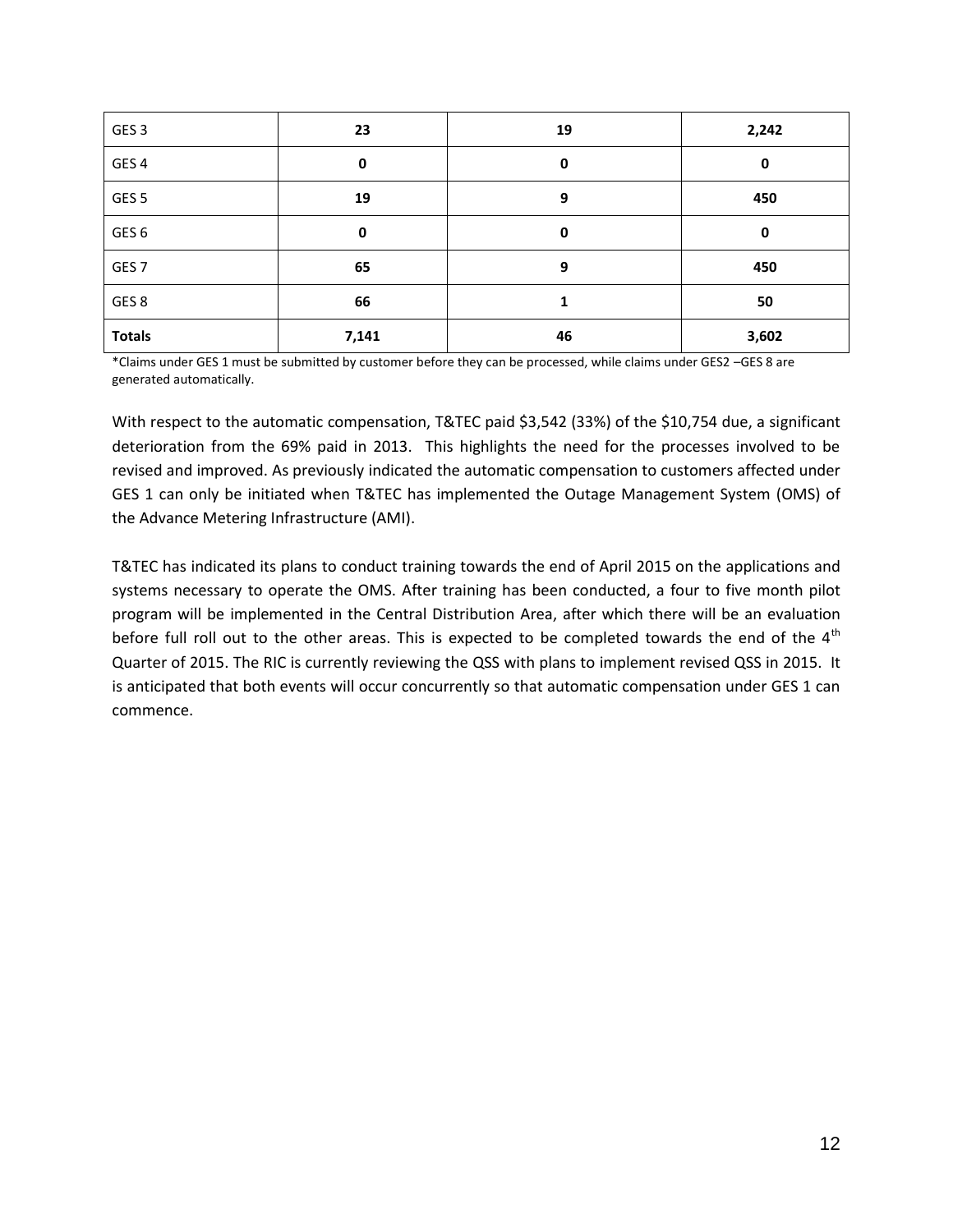# <span id="page-21-0"></span>**SECTION 4 PERFORMANCE REVIEW: OVERALL STANDARDS FOR 2014**

# <span id="page-21-1"></span>**4.1 Overall Standards**

Overall standards are those which cover areas of service where it is not appropriate or feasible to give individual guarantees, but where the expectation is that the utility will provide pre-determined minimum levels of service. These standards generally relate to the reliability of service affecting a group of customers. There are seven such standards in place for T&TEC.

# <span id="page-21-2"></span>**OES 1: Frequency of Meter Reading.**

This standard aims to have all meters read when scheduled. The performance measures are as follows:

- 90% of all residential and commercial meters be read when scheduled, and
- 90% of all industrial meters be read every month.

As at the end of 2014, there were 447,102 residential and commercial meters installed. These meters are scheduled to be read six times per year. T&TEC was able to complete 98.4% of the 2,652,573 scheduled readings for residential and commercial meters as shown in table 15**.** This is in full compliance with the performance measure of 90% of the meters being read as scheduled.

<span id="page-21-3"></span>

| Item                                                         | <b>Performance Data</b> | <b>Performance Data 2013</b> |
|--------------------------------------------------------------|-------------------------|------------------------------|
|                                                              | 2014                    |                              |
| No. of residential and commercial meters installed at end of | 447,102                 | 438,683                      |
| year                                                         |                         |                              |
| No. of scheduled readings for residential and commercial     | 2,652,573               | 2,608,356                    |
| meters                                                       |                         |                              |
| No. of residential and commercial meters readings            | 2,609,839               | 2,562,272                    |
| completed according to schedule                              |                         |                              |
| Percentage of residential and commercial meters read         | 98.4%                   | 98.2%                        |
| according to schedule                                        |                         |                              |
| Percentage non-compliance (%)                                | 0.0                     | 0.0                          |
|                                                              |                         |                              |
| Compliance rate (%)                                          | 100.0                   | 100.0                        |

**Table 15 - Frequency of Meter Reading, Residential and Commercial, 2014**

The number of industrial meters increased from 3,454 to 3,586 by the end of 2014 (See table 16). T&TEC maintained full compliance under this standard, and improved its performance by completing 97.5% of the scheduled meter readings for the 2014, up from 95.9% in 2013.

<span id="page-21-4"></span>

| Item                                            | <b>Performance Data</b><br>2014 | <b>Performance Data 2013</b> |
|-------------------------------------------------|---------------------------------|------------------------------|
| No of industrial meters at end of year          | 3,586                           | 3,454                        |
| No. of scheduled readings for industrial meters | 42,176                          | 40,867                       |
| No. of actual readings for industrial meters    | 41.116                          | 39,206                       |
| Percentage of industrial meter readings         | 97.5%                           | 95.9%                        |
| Percentage non-compliance (%)                   | 0.0                             | 0.0                          |
| Compliance rate (%)                             | 100.0                           | 100.0                        |

**Table 16 - Frequency of Meter Reading, Industrial, 2014**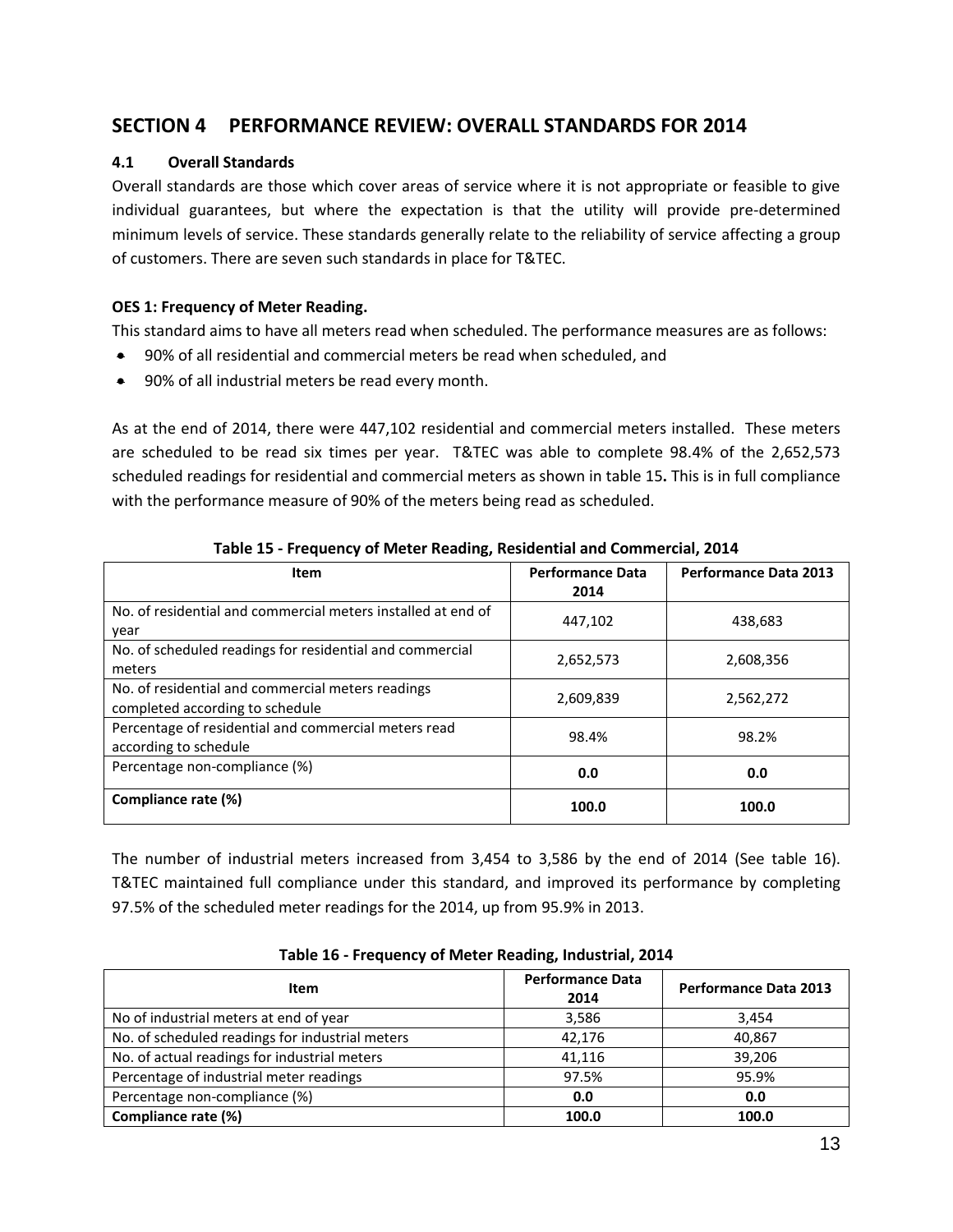# <span id="page-22-0"></span>**OES 2: Billing Punctuality.**

T&TEC's customers are billed by cycles in each of its five Distribution Areas. Bills are mailed to the customers in the respective cycles after the meters have been read or estimated according to the schedule. This standard seeks to ensure timely billing and requires that 98% of all bills be mailed to customers within ten working days after meter reading or estimation.

T&TEC managed to mail all bills within the stipulated time frame, resulting in 100% compliance under this standard (See table 17).

<span id="page-22-2"></span>

| <b>Item</b>                                              | 1 <sup>st</sup> Quarter | $2^{nd}$<br>Quarter | 3 <sup>rd</sup> Quarter | 4 <sup>th</sup> Quarter | <b>TOTAL</b><br>2014 | <b>TOTAL</b><br>2013 |
|----------------------------------------------------------|-------------------------|---------------------|-------------------------|-------------------------|----------------------|----------------------|
| of meters read<br>Number<br>and estimated                | 788,434                 | 530,398             | 796,639                 | 537,260                 | 2,652,731            | 2,601,478            |
| Number of bills not mailed<br>within 10 working days     | $\Omega$                | $\Omega$            | $\Omega$                | $\Omega$                | 0                    | 46,456               |
| Number of bills<br>mailed<br>within 10 working days      | 788,434                 | 530,398             | 796,639                 | 537,260                 | 2,652,731            | 2,555,022            |
| Percentage of bills mailed<br>within 10 working days (%) | 100                     | 100                 | 100                     | 100                     | 100                  | 98                   |
| Percentage<br>non-<br>compliance (%)                     | 0.0                     | 0.0                 | 0.0                     | 0.0                     | 0.0                  | 0.0                  |
| Compliance rate (%)                                      | 100.0                   | 100.0               | 100.0                   | 100.0                   | 100.0                | 100.0                |

**Table 17 - Billing Punctuality, 2014**

# <span id="page-22-1"></span>**OES 3: Responding to Meter Problems**

Overall Standard, OES 3 emphasizes that properly functioning meters are important for accurately registering a customer's consumption. This standard requires that T&TEC responds to customers' meter problems 95% of the time, either by visit or with a substantive response within 10 working days.

There was no significant change in the number of reports of meter problems as shown in table 18. The average compliance for 2014 was 87.6%, a marginal improvement on the 85.5% compliance rate achieved in 2013.

<span id="page-22-3"></span>

| Item                                                                 | 1 <sup>st</sup><br>Quarter | 2 <sup>nd</sup><br>Quarter | ეrd<br>Quarter | 4 <sup>th</sup><br>Quarter | <b>Total</b><br>2014 | <b>Total</b><br>2013 |
|----------------------------------------------------------------------|----------------------------|----------------------------|----------------|----------------------------|----------------------|----------------------|
| Number of meter problems reported                                    | 731                        | 445                        | 724            | 816                        | 2,716                | 2,665                |
| Number of meters problems not<br>responded to within 10 working days | 257                        | 45                         | 137            | 18                         | 457                  | 501                  |
| Percentage responded to within 10<br>working days (%)                | 64.8                       | 89.9                       | 81.1           | 97.8                       | 83.2                 | 81                   |

**Table 18 - Response to Meter Problems, 2014**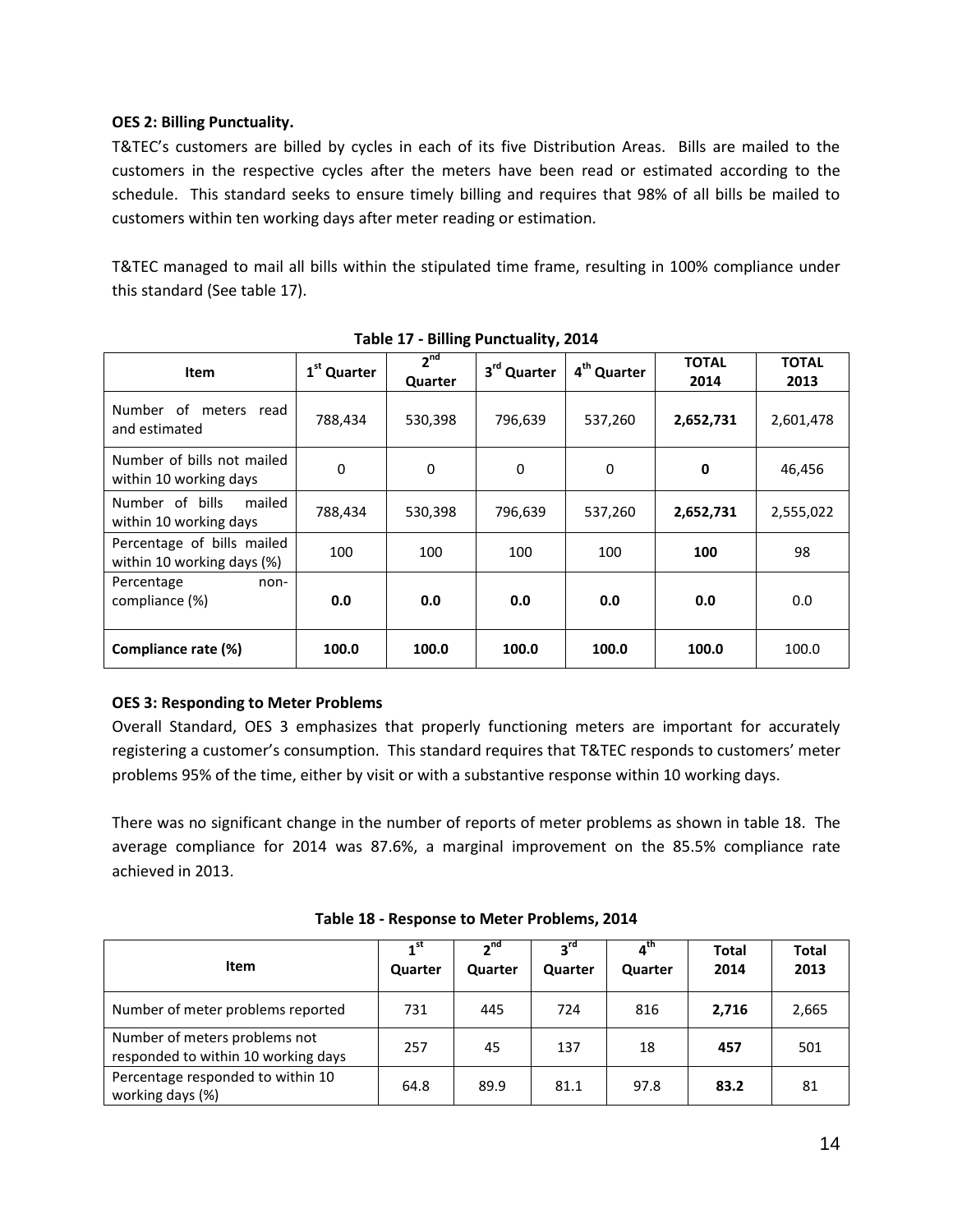| Percentage non-compliance (%) | 31.7 | 5.4  | 14.7 | 0.0   | 12.4 | 14.5 |
|-------------------------------|------|------|------|-------|------|------|
| Compliance rate (%)           | 68.3 | 94.6 | 85.3 | 100.0 | 87.6 | 85.5 |

#### <span id="page-23-0"></span>**OES 4: Prior Notice of Planned Outages.**

This standard requires T&TEC to give at least three days advance notice of planned outages to customers as a courtesy for the inconveniences that might arise when T&TEC has to perform maintenance or repair work on the transmission and distribution system, which may involve the interruption of supply.

Table 19 gives the number of non-compliance and the compliance rate for OES 4. There were 1,589 planned outages for the year. Of this number, there were 140 planned outages for which three days advance notice was not given. T&TEC's performance deteriorated from 2013, with the average compliance rate decreasing from 97.2% to 91.2%.

Although not a part of the standard, the RIC monitors the duration of planned outages to determine whether the advertised period is exceeded. There was significant improvement in this area, with the number of occasions when the duration of the planned outages exceeded the scheduled declining from 46 in 2013 to 14 in 2014.

<span id="page-23-2"></span>

| <b>Item</b>                                                                   | 1 <sup>st</sup><br>Quarter | 2 <sup>nd</sup><br>Quarter | 3 <sup>rd</sup><br>Quarter | 4 <sup>th</sup><br>Quarter | <b>TOTAL</b><br>2014 | <b>TOTAL</b><br>2013 |
|-------------------------------------------------------------------------------|----------------------------|----------------------------|----------------------------|----------------------------|----------------------|----------------------|
| No. of planned outages                                                        | 326                        | 432                        | 428                        | 403                        | 1,589                | 1,604                |
| No. of planned outages for<br>which 3 days advance<br>notice was not given    | 9                          | 28                         | 63                         | 40                         | 140                  | 45                   |
| Percentage Non-<br>compliance (%)                                             | 2.8                        | 6.5                        | 14.7                       | 9.9                        | 8.8                  | 2.8                  |
| Compliance rate (%)                                                           | 97.2                       | 93.5                       | 85.3                       | 90.1                       | 91.2                 | 97.2                 |
| No. of occasions the<br>duration of planned outage<br>exceeded specified time | 5                          | 4                          | 4                          | 1                          | 14                   | 46                   |

**Table 19 - Notice of Planned Outages, 2014**

# <span id="page-23-1"></span>**OES 5: Street Lights Maintenance**

OES 5 requires T&TEC to repair 100% of failed streetlights under its control, within seven working days after receiving notification, with the exception of highway lighting. T&TEC is also required to establish a monthly schedule to monitor highway lighting and must repair 100% of failed highway lighting within fourteen days after surveyed or reported failure. Regional Corporations pay tariffs for the provision of street lighting. Therefore T&TEC has an obligation to ensure that they are functioning effectively.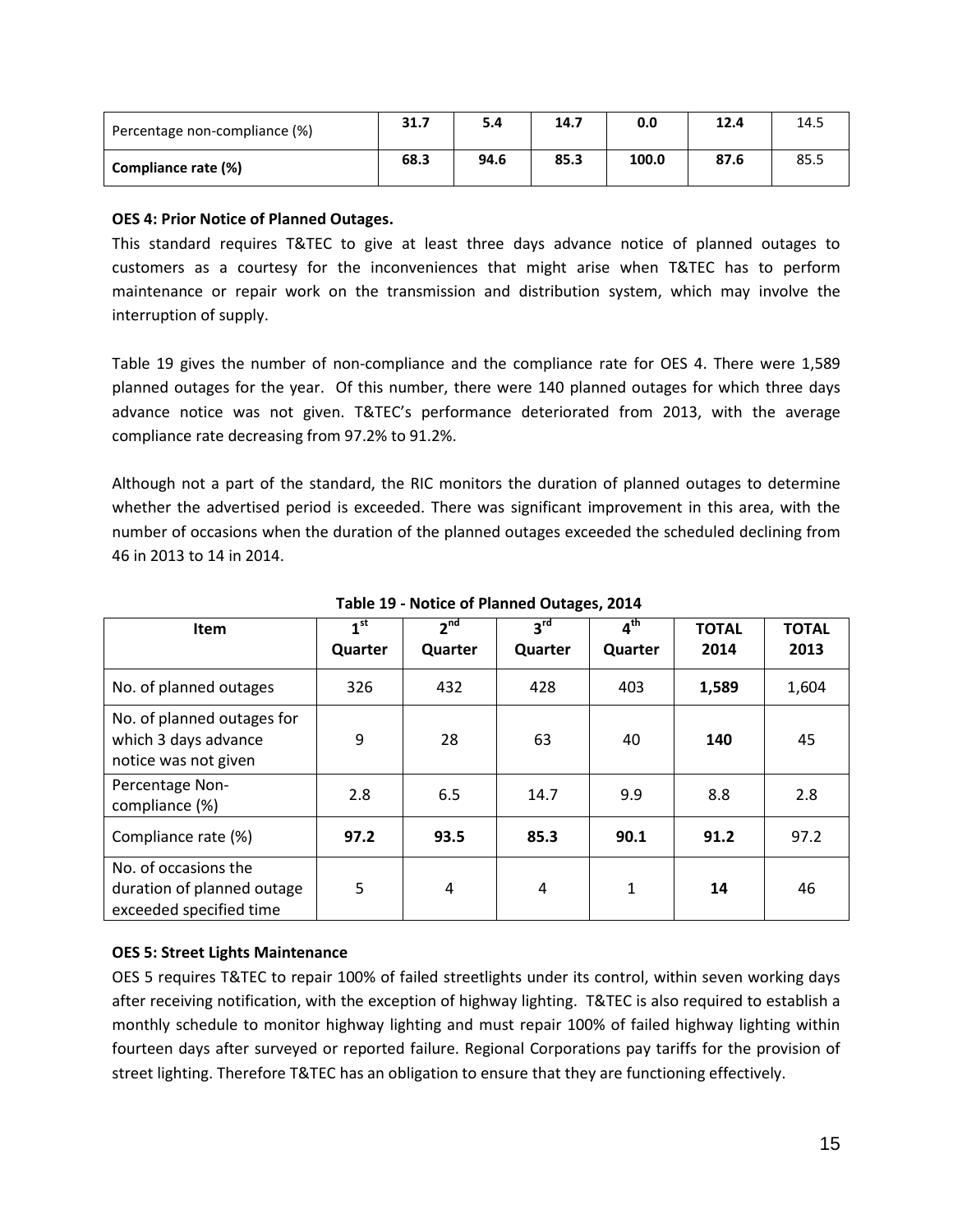The number of reports of failed street lights continued to increase, but only by 7% this period compared to the 17% increase in 2013. Of the 26,461 reported failures, T&TEC was able to repair 50.1% of them within the specified time frame, which is a decline from the 70.2% repair rate achieved in 2013. (See table 20)**.** The RIC is concerned that this decline in performance increases the safety risk to the general public. T&TEC must therefore increase its efforts in managing the maintenance programme for these lights.

There was a 5% increase in the number of reports of highway light failures, with the numbers climbing from 2,090 in 2013 to 2,202 in 2014. The average compliance rate for repairs to highway lights continued to decrease with compliance rates declining from 90.7% in 2013 to 85.6% in 2014 when 528 of these fixtures were not repaired within 14 working days. T&TEC has indicated that there have been difficulties with the required police supervision for the scheduled repairs, thereby causing delays in the time taken to repair highway light failures.

<span id="page-24-1"></span>

| Item                                                                | 1 <sup>st</sup><br>Quarter | $2^{nd}$<br>Quarter | 3 <sup>rd</sup><br>Quarter | $4^{\text{th}}$<br>Quarter | <b>TOTAL</b><br>2014 | <b>TOTAL</b><br>2013 |
|---------------------------------------------------------------------|----------------------------|---------------------|----------------------------|----------------------------|----------------------|----------------------|
| No. of failed street lights reported                                | 7,971                      | 5,646               | 7,068                      | 5,776                      | 26,461               | 24,773               |
| No. of failed street lights not<br>repaired within 7 working days   | 2,853                      | 3,876               | 2,823                      | 3,641                      | 13,193               | 7,389                |
| Percentage non-compliance (%)                                       | 35.8                       | 68.7                | 39.9                       | 63.0                       | 49.9                 | 29.8                 |
| Compliance Rate (%)                                                 | 64.2                       | 31.3                | 60.1                       | 37.0                       | 50.1                 | 70.2                 |
| No. of failed highway lights<br>reported                            | 526                        | 252                 | 606                        | 818                        | 2,202                | 2090                 |
| No. of failed highway lights not<br>repaired within 14 working days | 386                        | 77                  | 15                         | 60                         | 538                  | 194                  |
| Percentage non-compliance (%)                                       | 73.4                       | 30.6                | 2.5                        | 7.3                        | 24.4                 | 9.3                  |
| Compliance Rate (%)                                                 | 26.6                       | 69.4                | 97.5                       | 92.7                       | 85.6                 | 90.7                 |

**Table 20 - Street Lights Maintenance, 2014**

# <span id="page-24-0"></span>**OES 6: Response to Customer's written Complaints/Requests**

OES 6 seeks to improve the service provider's response to written complaints/requests and it states that T&TEC is required to:

- (a) Respond to written complaints within10 working days, and
- (b) Communicate the final position within 30 working days thereafter.

The non-compliances for each aspect of this standard are shown in table 21. There were 313 written complaints/requests received during 2014, ninety-two more than the number received in 2013. Of the 313 complaints received, T&TEC was unable to respond to 15 of them within 10 working days, resulting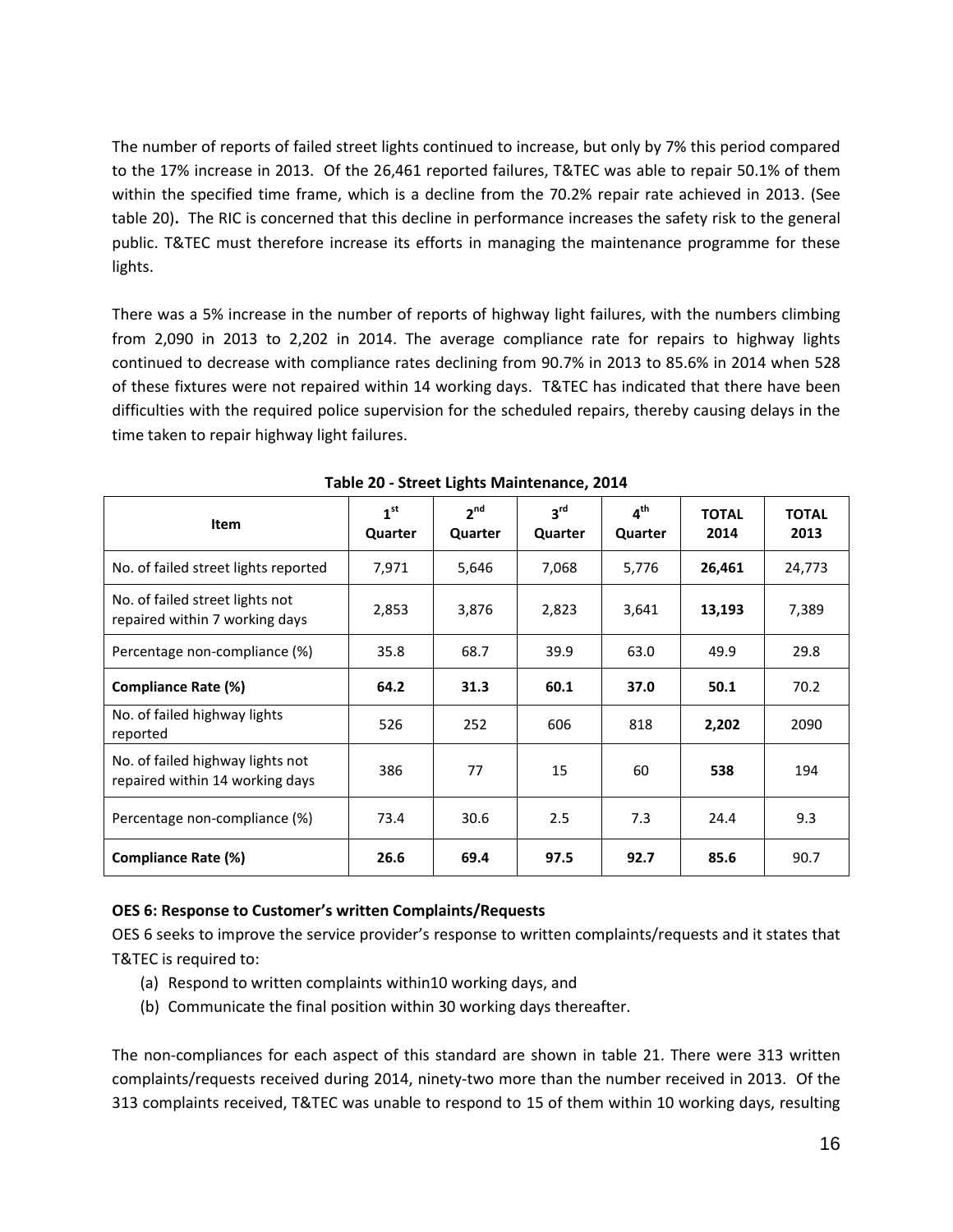in a slightly improved average compliance rate of 95.2%. While there was an improvement in the performance under this section of the standard, T&TEC's performance declined sharply with respect to having the final position communicated within the specified period. The average compliance rate decreased from 76.5% in 2013, to 34.8% in 2014.

<span id="page-25-1"></span>

| Item                                                                                                                               | 1 <sup>st</sup> | 2 <sup>nd</sup> | 3rd Quarter | 4 <sup>th</sup> | <b>TOTAL</b> | <b>TOTAL</b> |
|------------------------------------------------------------------------------------------------------------------------------------|-----------------|-----------------|-------------|-----------------|--------------|--------------|
|                                                                                                                                    | Quarter         | Quarter         |             | Quarter         | 2014         | 2013         |
| Number of written<br>complaints/requests received                                                                                  | 48              | 61              | 100         | 104             | 313          | 221          |
| Number of written<br>complaints/requests not responded<br>to within 10 working days (non-<br>compliance)                           | 3               | $\mathbf 0$     | $\Omega$    | 12              | 15           | 23           |
| Percentage Non-compliance (%)                                                                                                      | 6.3             | 0.0             | 0.0         | 11.5            | 4.8          | 10.4         |
| Compliance Rate (%)                                                                                                                | 83.7            | 100.0           | 100.0       | 88.5            | 95.2         | 89.6         |
| Number of written<br>complaints/requests not<br>communicated to with final position<br>within 30 working days (non-<br>compliance) | 9               | 52              | 77          | 66              | 204          | 52           |
| Percentage Non-compliance (%)                                                                                                      | 18.8            | 85.2            | 77.0        | 63.5            | 65.2         | 23.5         |
| Compliance Rate (%)                                                                                                                | 81.2            | 14.8            | 23.0        | 36.5            | 34.8         | 76.5         |
| Number of written<br>complaints/requests that remain<br>unresolved                                                                 | 14              | 53              | 82          | 89              |              |              |

**Table 21 - Response to Customer's written Complaints/Requests, 2014**

# <span id="page-25-0"></span>**OES 7: Notifying customer of receipt of claim under Guaranteed Standard GES1**

This standard requires T&TEC to notify 100% of customers within ten working days of receipt of a claim under guaranteed standard GES1. There was one claim submitted by a customer for a non-compliance with GES1 and that customer was notified.

<span id="page-25-2"></span>

| Item                                                        | 1 <sup>st</sup> Quarter | 2 <sup>nd</sup><br>Quarter | $3^{\text{rd}}$<br>Quarter | $4^{\text{th}}$<br>Quarter | <b>TOTAL</b><br>2014 | <b>TOTAL</b><br>2013 |
|-------------------------------------------------------------|-------------------------|----------------------------|----------------------------|----------------------------|----------------------|----------------------|
| Number of claims made under GES1                            | 1                       | 0                          | 0                          | 0                          | 1                    | 14                   |
| Number of claims not acknowledged<br>within 10 working days | 0                       | <b>NMI</b>                 | NMI                        | NMI                        | 0                    | 0                    |
| Percentage Non-compliance (%)                               | 0.0                     | N/A                        | N/A                        | N/A                        | 0.0                  | 0.0                  |

**Table 22 - Customer Claim Notification, 2014**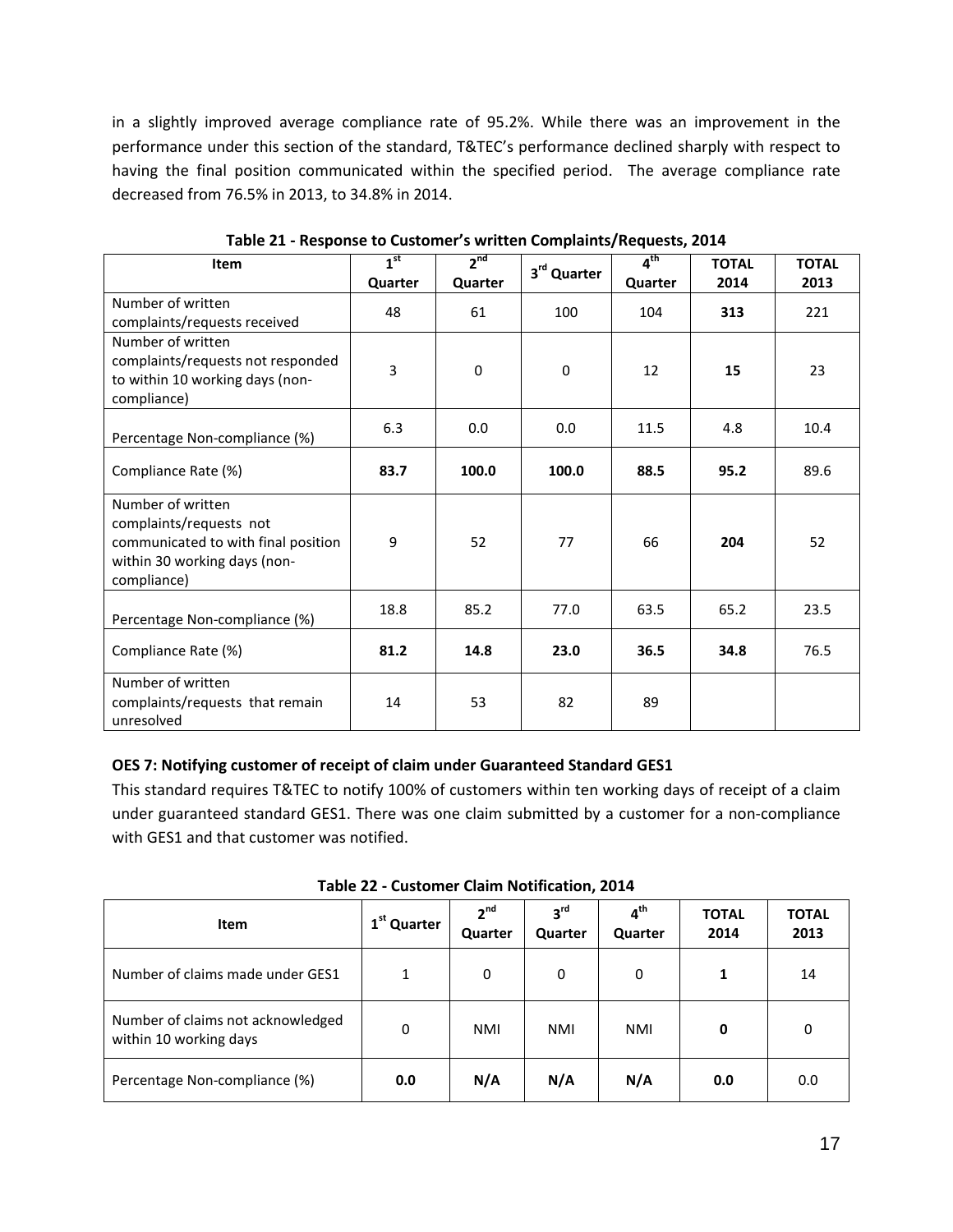| <b>Percentage Compliance (%)</b>       | 100.0 | N/A | N/A | 100.0 | 100.0 |
|----------------------------------------|-------|-----|-----|-------|-------|
| No Moncurable Instance<br><b>NIMAL</b> |       |     |     |       |       |

<span id="page-26-1"></span><span id="page-26-0"></span>NMI – No Measurable Instance N/A – Not Applicable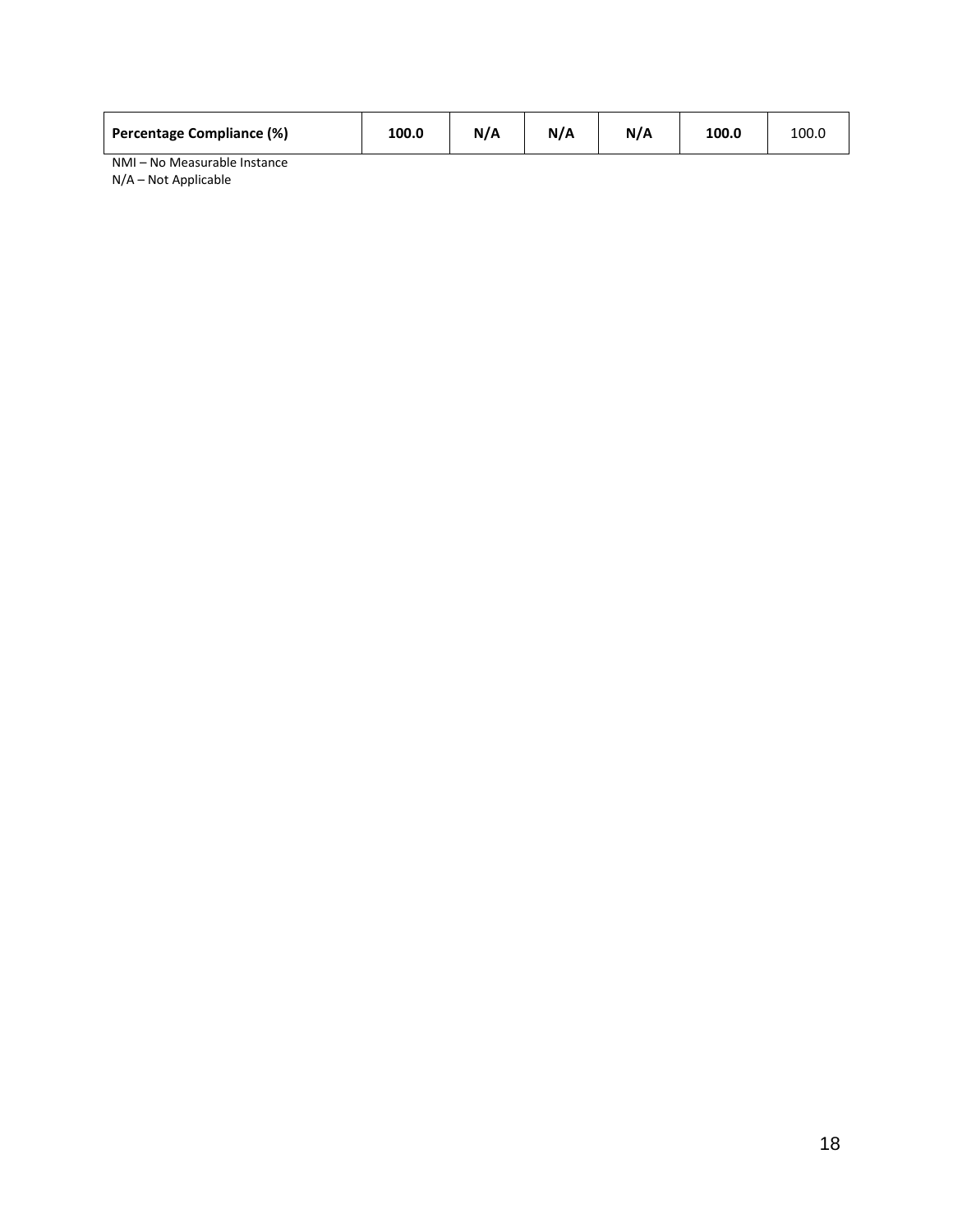# **SECTION 5 SUMMARY AND CONCLUSION**

# <span id="page-27-0"></span>**5.1 Summary of Performance - Guaranteed Standards**

There were 7,141 incidents of non-compliance under the Guaranteed Standards during 2014. This is a 179% increase on the 2,555 incidents recorded in 2013. Of these incidents, 180 were eligible for automatic compensation by T&TEC. The standard (Response and Restoration time), with 6,961 incidents or 97% of total number of incidents of non-compliance, while the next highest number of incidents was 66 (0.9% of total) for GES 8 (Payments owed under Guaranteed Standards). GES 4 (Making and Keeping Appointments) and GES 6 (Responding to billing and payment queries)' continue to be the only standards in 2014 for which there were no incidents of non-compliance (See table 23)**.**

| Standard                                                                                                  |                 | First          | Second       | Third       | Fourth       | <b>TOTAL</b> |
|-----------------------------------------------------------------------------------------------------------|-----------------|----------------|--------------|-------------|--------------|--------------|
|                                                                                                           | Quarter         | Quarter        | Quarter      | Quarter     |              |              |
| GES 1 - Response and Restoration Times of<br>Supply after unplanned outages on the<br>distribution system |                 | 2,161          | 174          | 3,684       | 942          | 6,961        |
| GES 2 - Billing<br>Punctuality                                                                            | Residential     | $\overline{2}$ | $\mathbf{1}$ | 3           | $\Omega$     | 6            |
|                                                                                                           | Non-residential | $\mathbf{1}$   | 0            | $\Omega$    | $\Omega$     | 1            |
| GES 3 - Reconnection after Payment of<br>overdue amount/agreement                                         |                 | 8              | 7            | 3           | 5            | 23           |
| GES 4 - Making and Keeping Appointments                                                                   | $\Omega$        | $\Omega$       | $\Omega$     | $\Omega$    | $\mathbf{0}$ |              |
| GES 5 - Investigation of<br><b>Voltage Complaints</b>                                                     | Response        | 0              | 3            | 3           | 3            | 9            |
|                                                                                                           | Rectification   | 3              | 6            | $\mathbf 0$ | 1            | 10           |
| GES 6 - Responding to billing and payment<br>queries                                                      |                 | 0              | $\Omega$     | 0           | $\Omega$     | 0            |
| GES7- New connection of supply                                                                            |                 | 4              | 16           | 26          | 19           | 65           |
| GES8 - Payments owed<br>under guaranteed<br>standards                                                     | Residential     | 7              | 11           | 59          | 23           | 66           |
|                                                                                                           | Non-residential | 0              | 0            | 0           | $\Omega$     | 0            |
| <b>TOTAL</b>                                                                                              |                 |                |              |             |              | 7,141        |

<span id="page-27-1"></span>**Table 23 - Number of Non-compliance under the Guaranteed Standards by Quarter, 2014**

For 2014, T&TEC's performance under the guaranteed standards was generally maintained at the previous levels. A slight improvement was observed under GES 2 (Billing Punctuality), with respect to the billing punctuality for non-residential customers, and slight decrease in performance under GES 5 (Investigation of Voltage Complaints) with respect to rectification, when compared with figures from 2013. Performance under all other standards showed little change. GES 1 (Response and Restoration Time) continues to have a high compliance rate, even though the number of incidents is usually large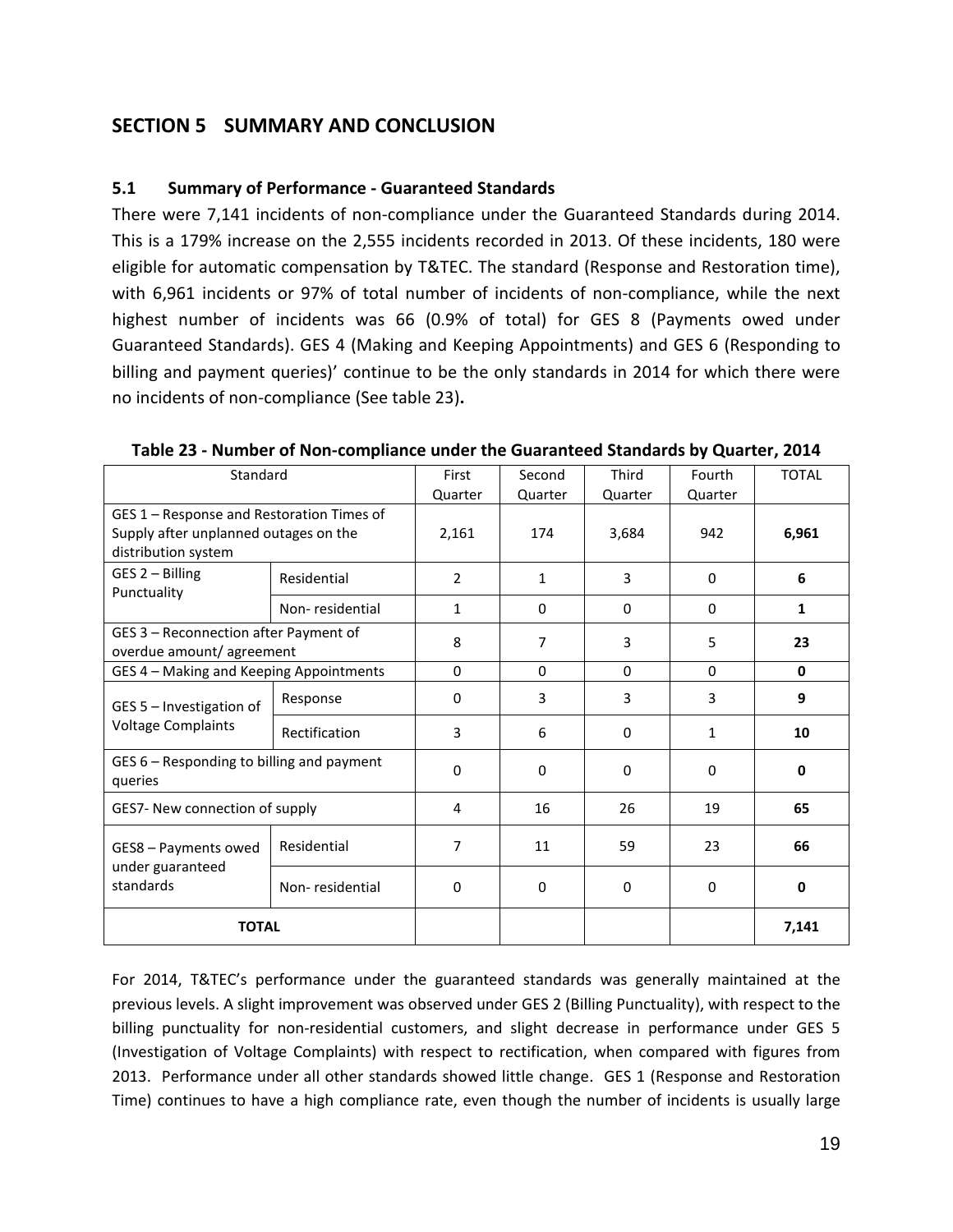when compared with that occurring under the other standards. A summary of the compliance rates for the guaranteed standards, 2014 is presented below in table 24.

<span id="page-28-1"></span>

| <b>Standard</b>                                                                                           |                 | <b>Compliance Rates (%)</b> |                            |                            |                            |                      |                      |  |
|-----------------------------------------------------------------------------------------------------------|-----------------|-----------------------------|----------------------------|----------------------------|----------------------------|----------------------|----------------------|--|
|                                                                                                           |                 | 1 <sup>st</sup><br>Quarter  | 2 <sup>nd</sup><br>Quarter | 3 <sup>rd</sup><br>Quarter | 4 <sup>th</sup><br>Quarter | <b>TOTAL</b><br>2014 | <b>TOTAL</b><br>2013 |  |
| GES 1 - Response and Restoration<br>Times of Supply after unplanned<br>outages on the distribution system |                 | 99.20                       | 99.9                       | 98.9                       | 99.8                       | 99.5                 | 99.9                 |  |
| GES 2 - Billing<br>Punctuality                                                                            | Residential     | 99.7                        | 100.0                      | 99.9                       | 100.0                      | 99.1                 | 99.4                 |  |
|                                                                                                           | Non-residential | 93.7                        | 100.0                      | 100.0                      | 100.0                      | 98.6                 | 92.5                 |  |
| GES 3 - Reconnection after Payment of<br>overdue amount/agreement                                         |                 | 99.7                        | 99.9                       | 100.0                      | 99.9                       | 99.9                 | 99.9                 |  |
| GES 4 – Making and Keeping<br>Appointments                                                                |                 | 100.0                       | 100.0                      | 100.0                      | 100.0                      | 100.0                | 100.0                |  |
| GES $5-$<br>Investigation of<br><b>Voltage Complaints</b>                                                 | Response        | 100.0                       | 99.6                       | 99.7                       | 99.7                       | 99.7                 | 99.9                 |  |
|                                                                                                           | Rectification   | 98.9                        | 97.0                       | 100.0                      | 99.7                       | 99.1                 | 100.0                |  |
| GES 6 - Responding to Billing and<br><b>Payment Queries</b>                                               |                 | 100.0                       | 100.0                      | 100.0                      | 100.0                      | 100.0                | 100.0                |  |
| <b>GES7- New Connection of Supply</b>                                                                     |                 | 99.8                        | 99.4                       | 99.1                       | 99.4                       | 99.5                 | 99.8                 |  |
| GES8 - Payments<br>Owed Under                                                                             | Residential     | 0.0                         | 9.1                        | 0.0                        | 0.0                        | 1.0                  | 0.0                  |  |
| Guaranteed<br><b>Standards</b>                                                                            | Non-residential | N/A                         | N/A                        | N/A                        | N/A                        | N/A                  | 0.0                  |  |

**Table 24 - Summary of Compliance – Guaranteed Standards, 2014**

N/A – Not Applicable

# <span id="page-28-0"></span>**5.2 Summary of Performance - Overall Standards**

Generally there was no significant improvement in T&TEC's performance under the overall standards. As was the case in 2013, performance under OES 1 (Frequency of Meter Reading), OES2 (Billing Punctuality) and OES 7 (Notifying Customers of Receipt of Claim under Guaranteed Standard GES 1) achieved full compliance. There was marginal improvement in the performance under OES 3 (Responding to Meter Problems) and the initial response under OES 6 (Response to Customer Queries/Requests). However, there was a marked decline in performance under the second section of OES6. Performance under OES 4 (Prior Notice of Unplanned Outages) and OES 5 (Street Lights Maintenance) also declined. A summary of compliance rates under the overall standards, 2014 is presented in table 25**.**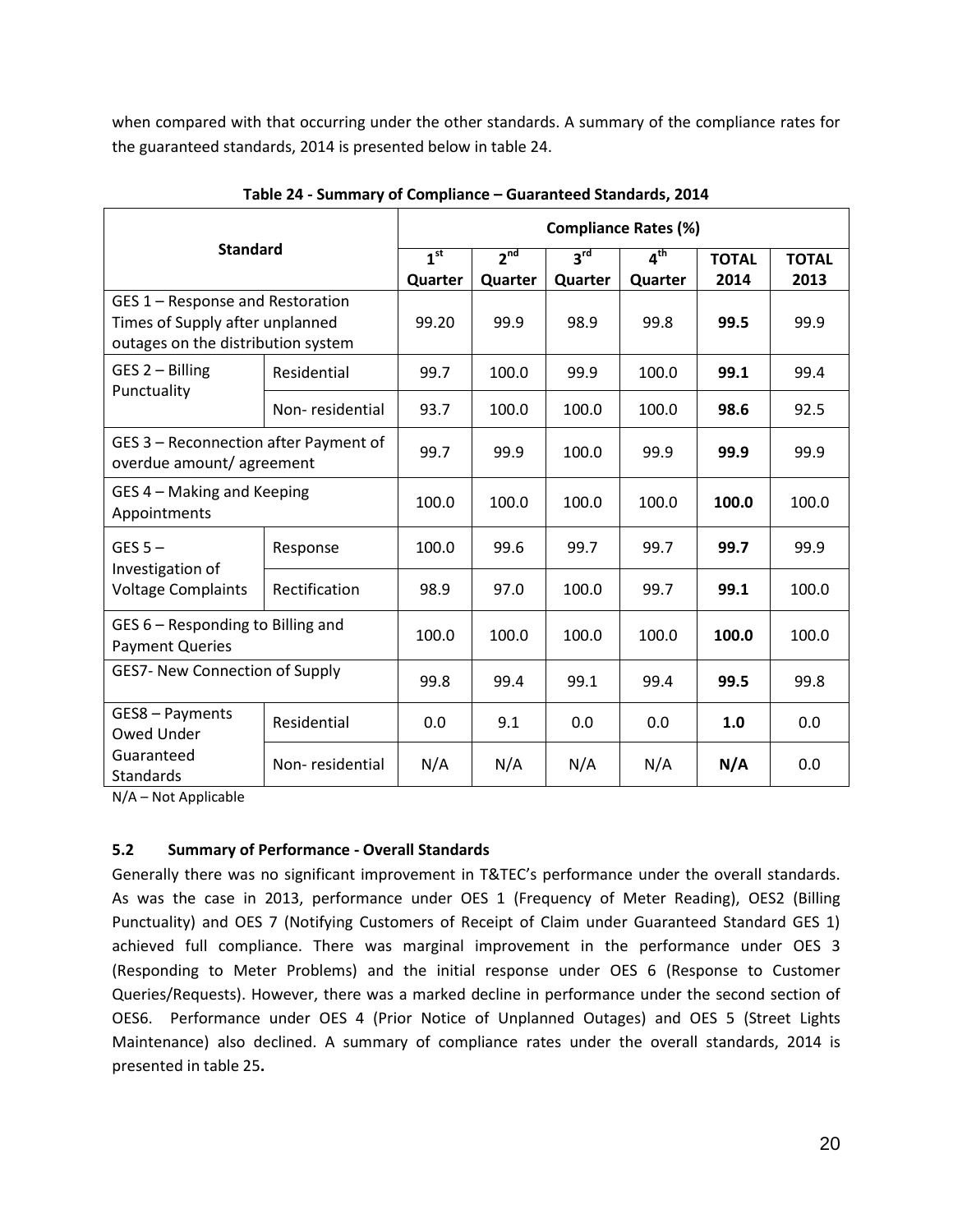<span id="page-29-1"></span>

| <b>Standard</b>                                                                            |                | <b>Compliance Rates (%)</b>   |                         |             |                         |                      |                      |       |
|--------------------------------------------------------------------------------------------|----------------|-------------------------------|-------------------------|-------------|-------------------------|----------------------|----------------------|-------|
|                                                                                            |                | 1 <sup>st</sup> Quarter       | 2 <sup>nd</sup> Quarter | 3rd Quarter | 4 <sup>th</sup> Quarter | <b>TOTAL</b><br>2014 | <b>TOTAL</b><br>2013 |       |
| $OES 1 -$<br>Frequency of<br><b>Meter Reading</b>                                          |                | Industrial                    | 100.0                   | 100.0       | 100.0                   | 100.0                | 100.0                | 100.0 |
|                                                                                            |                | Residential and<br>Commercial | 100.0                   | 100.0       | 100.0                   | 100.0                | 100.0                | 100.0 |
| OES 2 - Billing Punctuality                                                                |                | 100.0                         | 100.0                   | 100.0       | 100.0                   | 100.0                | 100.0                |       |
| OES 3 - Responding to meter<br>problems                                                    |                | 68.3                          | 94.6                    | 85.3        | 100.0                   | 87.6                 | 85.5                 |       |
| OES 4 – Prior Notice Of Planned<br><b>Outages</b>                                          |                | 97.2                          | 93.5                    | 85.3        | 90.1                    | 91.2                 | 97.2                 |       |
| OES 5 - Street<br>Lights<br>Maintenance                                                    |                | <b>Street Lights</b>          | 64.2                    | 31.3        | 60.1                    | 37.0                 | 50.1                 | 70.2  |
|                                                                                            | Highway Lights |                               | 26.6                    | 69.4        | 97.5                    | 92.7                 | 85.6                 | 90.7  |
| OES 6 – Response to<br><b>Customer Queries/</b><br>Requests (written)                      |                | Initial<br>Response           | 83.7                    | 100.0       | 100.0                   | 88.5                 | 95.2                 | 89.6  |
|                                                                                            |                | Final<br>Position             | 81.2                    | 14.8        | 23.0                    | 36.5                 | 34.8                 | 76.5  |
| OES 7 - Notifying Customer of<br>Receipt of Claim under Guaranteed<br><b>Standard GES1</b> |                | 100.0                         | 100.0                   | 100.0       | 100.0                   | 100.0                | 100.0                |       |

#### **Table 25 - Summary of Compliance – Overall Standards, 2014**

# <span id="page-29-0"></span>**5.3 Conclusion**

There was no major improvement observed in T&TEC's performance for 2014. The Guaranteed Standards Scheme was designed to encourage T&TEC to focus on improving the quality of service delivered in the specified areas. In 2014, the number of incidents of non-compliance almost tripled. T&TEC processed 46 (0.6%) of the 7,141 incidents and paid \$3,602 (0.8%) of the minimum compensation of \$428,414 that was due. By comparison, in 2013, T&TEC processed 2.8% or 71 of the 2,555 incidents, and paid 3.2% or \$4,862 of the \$153,570 minimum compensation due.

This is the fifth year for which there has been automatic compensation for non-compliance of all the Guaranteed Standards except GES1. T&TEC's performance with respect to the processing of automatic payments worsened during 2014. In 2013, T&TEC paid 69% of the automatic compensatory payments on time. This decreased to 26% in 2014. While T&TEC has assured that all affected customers are eventually compensated, thus far, they have been unable to explain the poor performance as it pertains to timely compensation. The policies and systems that were instituted to harmonize the approach taken throughout T&TEC's five Distribution Areas in order to improve the efficiency of this procedure seem to be ineffective and should be reexamined.